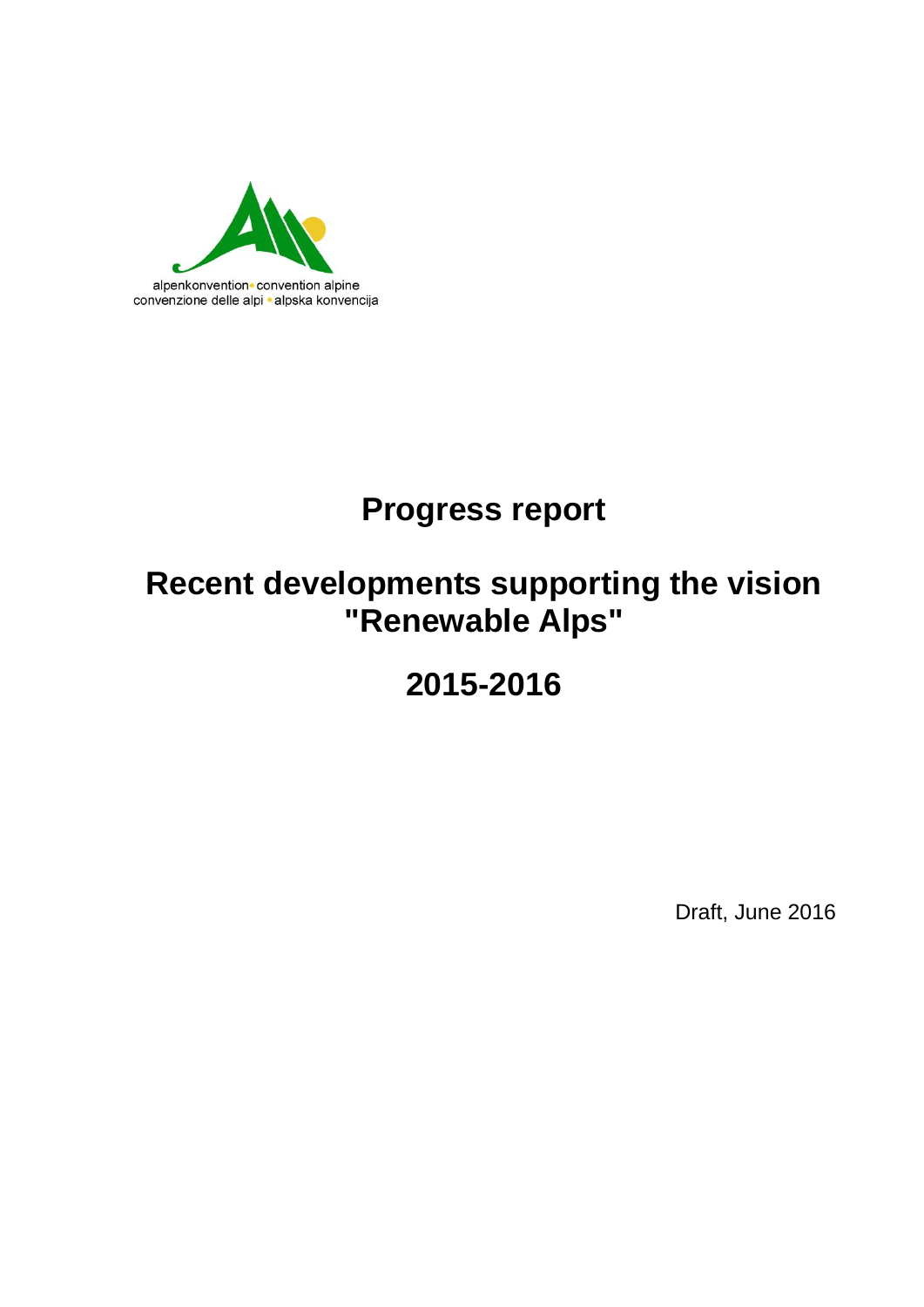#### **Editors:**

Gilles Chomat, Permanent Secretariat of the Alpine Convention Helen Lückge, Climonomics Nathalie Morelle, Permanent Secretariat of the Alpine Convention

#### **Contributors:**

Austria: Martin Ploß, Energy Institute Vorarlberg France: Isabelle Paillet, Ministry for the Environment, Energy and the Sea Germany: Eike Christiansen, Federal Ministry for the Environment, Nature Conservation, Building and Nuclear Safety, Georg Hellmich, Federal Ministry for Economic Affairs and Energy

Italy: Adriano Bisello and Wolfram Sparber, European Academy of Bolzano/Bozen (EURAC) Liechtenstein: Helmut Kindle, Office of Environment, Denise Ospelt, Office of Construction and Infrastructure

Slovenia: Jože Nerad, Ministry of Economic Development and Technology, Blanka Bartol, Ministry of the Environment and Spatial Planning

Switzerland: Silvia Jost, Federal Office for Territorial Development

CIPRA International: Anita Konrad

**Revision:** Permanent Secretariat of the Alpine Convention.

The report has been finalized thanks to the financial and technical support of the Swiss delegation to the Alpine Convention.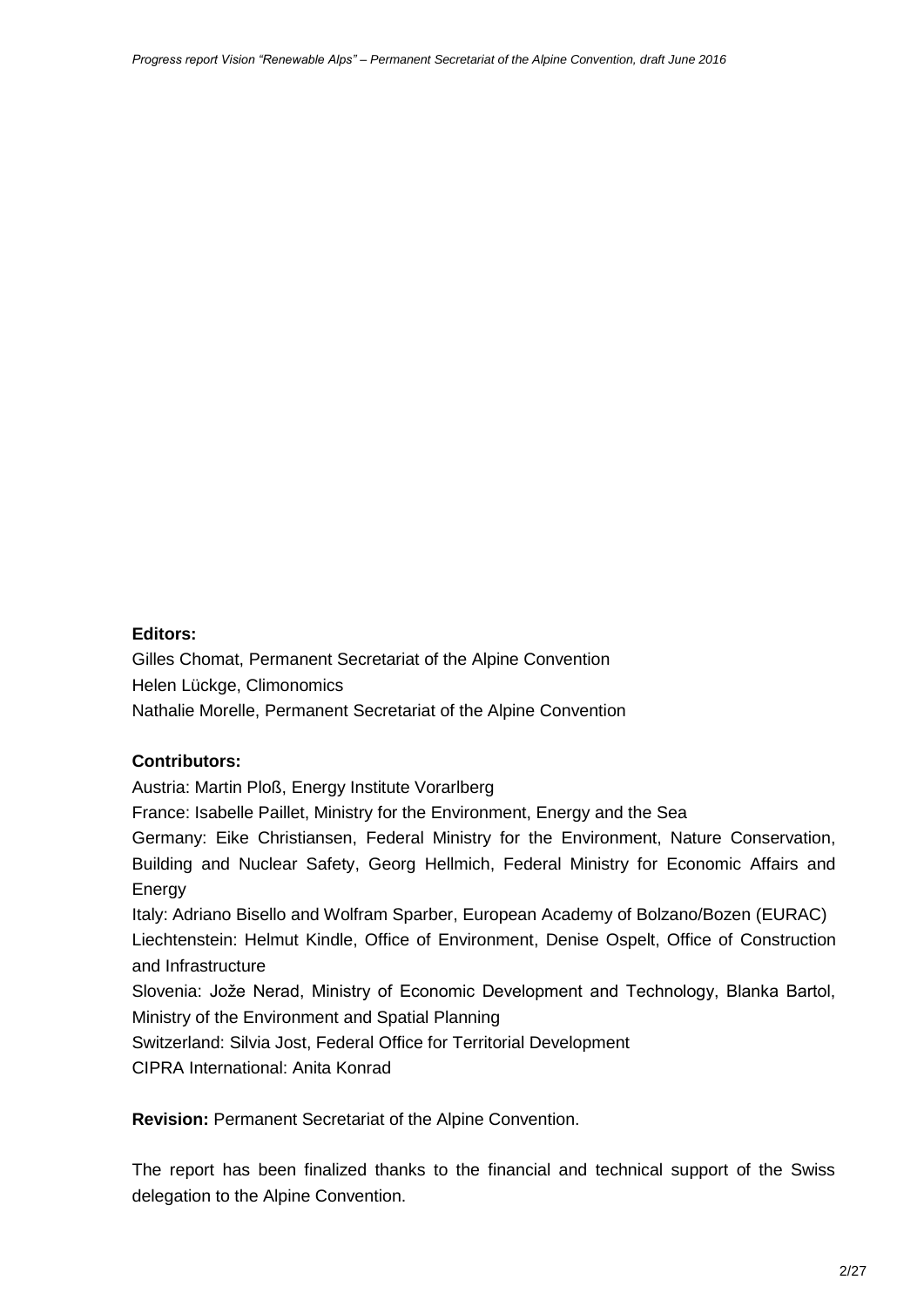### **Contents**

| $\mathbf 1$    | Background: The vision "Renewable Alps" and its role for the Alpine Convention  4 |                                                                                         |  |  |  |  |  |
|----------------|-----------------------------------------------------------------------------------|-----------------------------------------------------------------------------------------|--|--|--|--|--|
| $\overline{2}$ |                                                                                   |                                                                                         |  |  |  |  |  |
|                | 2.1                                                                               |                                                                                         |  |  |  |  |  |
|                | 2.2 <sub>2</sub>                                                                  |                                                                                         |  |  |  |  |  |
|                | 2.2.1                                                                             | Core elements 1 and 2: energy production and consumption 11                             |  |  |  |  |  |
|                | 2.2.2                                                                             | Element 3: Governance – continuing exchange on regional and local level  16             |  |  |  |  |  |
|                | 2.2.3                                                                             | Element 4: EU interface – a European Energy System acceptable for the Alps              |  |  |  |  |  |
|                |                                                                                   |                                                                                         |  |  |  |  |  |
|                | 2.2.4                                                                             |                                                                                         |  |  |  |  |  |
|                | 2.3                                                                               | Reflection on recent activities in light of developments at EU and international level. |  |  |  |  |  |
|                |                                                                                   |                                                                                         |  |  |  |  |  |
| 3              |                                                                                   |                                                                                         |  |  |  |  |  |
| 4              |                                                                                   |                                                                                         |  |  |  |  |  |
|                |                                                                                   | Annex 1: Overview of the energy situation and targets in Alpine Convention countries 26 |  |  |  |  |  |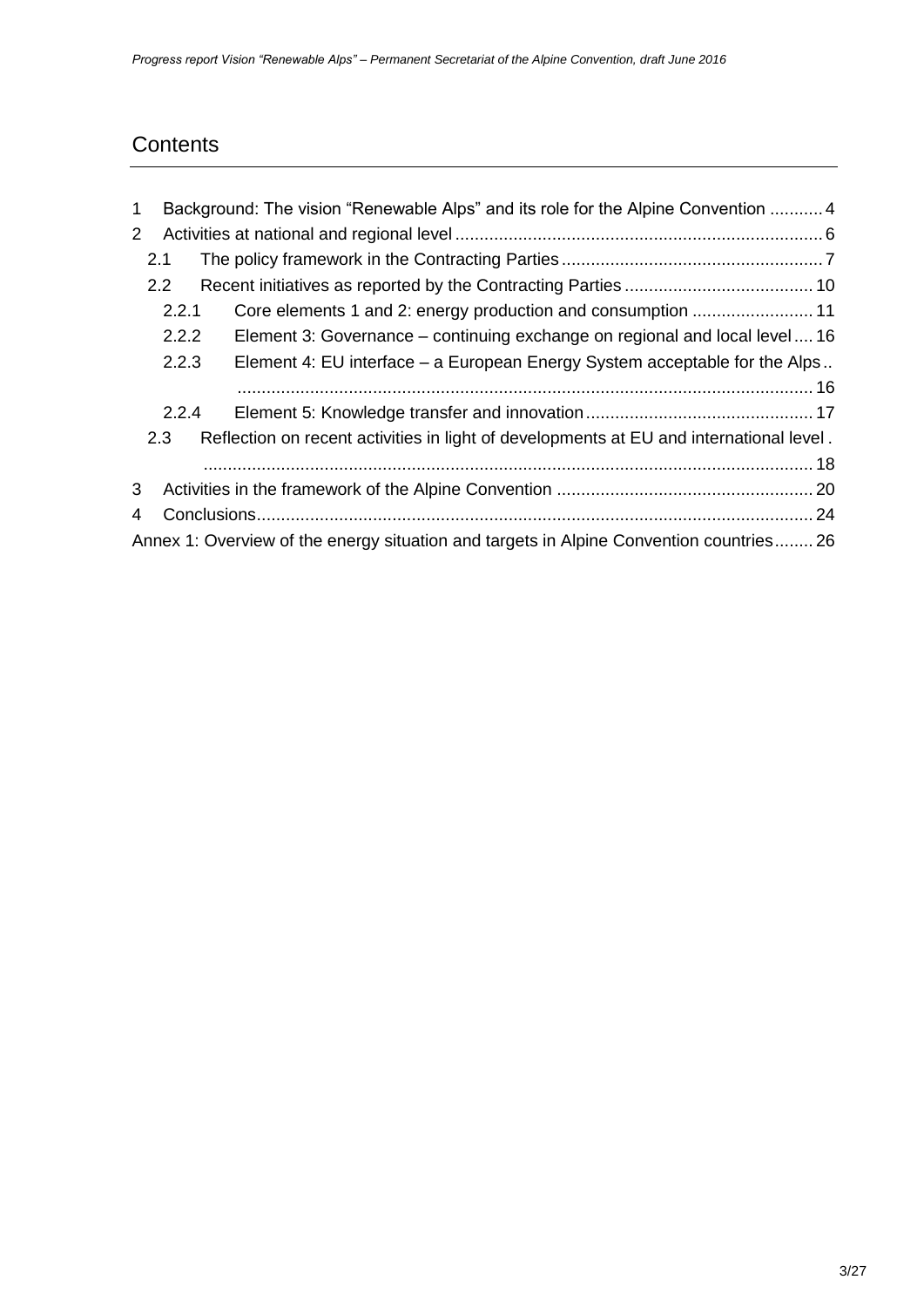## <span id="page-3-0"></span>1 Background: The vision "Renewable Alps" and its role for the Alpine Convention

#### **Background: launch of the Energy Platform by the XII Alpine Conference**

The Energy Protocol of the Alpine Convention was signed in 1998. Subsequently, several studies and guidelines were produced by the Convention's working groups and platforms, for instance, on hydropower, by the Water Management Platform<sup>1</sup>. The topic of an overall sustainable energy strategy in the Alps was selected by the Alpine Convention at the XII Alpine Conference in Poschiavo (September 2012) as well as by the organizers of the AlpWeek 2012 which took place under the title "Renewable Alps". The Alpine Conference confirmed the "importance of the topic of energy infrastructures in the Alpine region and their consequences in particular on the environment and landscape" and set up an Energy Platform.

A specific mandate for the Energy Platform was agreed upon by the Permanent Committee during its  $52<sup>nd</sup>$  meeting (Decisions PC  $52/$  B5/ 1-2). Specifically, the Energy Platform was commissioned to launch an exchange of experiences in the fields of energy production and energy consumption. Switzerland assumed the presidency of the Energy Platform in 2013- 2014.

#### **Energy Platform 2013-2014 under Swiss presidency**

-

The specification of the vision "Renewable Alps" was at the core of the Energy Platform's work programme in the period 2013-2014. Under the Swiss presidency, the Energy Platform discussed and developed activities along five major elements:

- Consumption: promoting efficient energy consumption strategies, especially in the building sector
- Production: developing renewable energies according to sustainability principles
- Governance: continuing exchange on local and regional strategies for energy governance
- EU interface: towards defining a European Energy System acceptable for the Alps
- Knowledge transfer and innovation: strengthening knowledge transfer on sustainable energy systems in the Alps.

Consumption and production are the two core elements that shape the "Renewable Alps" vision, governance, knowledge transfer and the definition of the EU interface are crosscutting elements that frame both consumption and production strategies.

In the years 2013 and 2014, the Platform operated on two levels: as a core group of experts and at the same time in the form of expert workshops with a wider range of stakeholders. Three workshops focusing on energy production, energy consumption and energy distribution were organised in this period. An activity report, published in October 2014,

<sup>&</sup>lt;sup>1</sup> "Alpine Signals Focus 1: Common Guidelines for the use of small hydropower in the Alpine region", Permanent Secretariat of the Alpine Convention (2011), [http://www.alpconv.org/en/publications/alpine/Documents/SHP\\_common\\_guidelines\\_en.pdf](http://www.alpconv.org/en/publications/alpine/Documents/SHP_common_guidelines_en.pdf)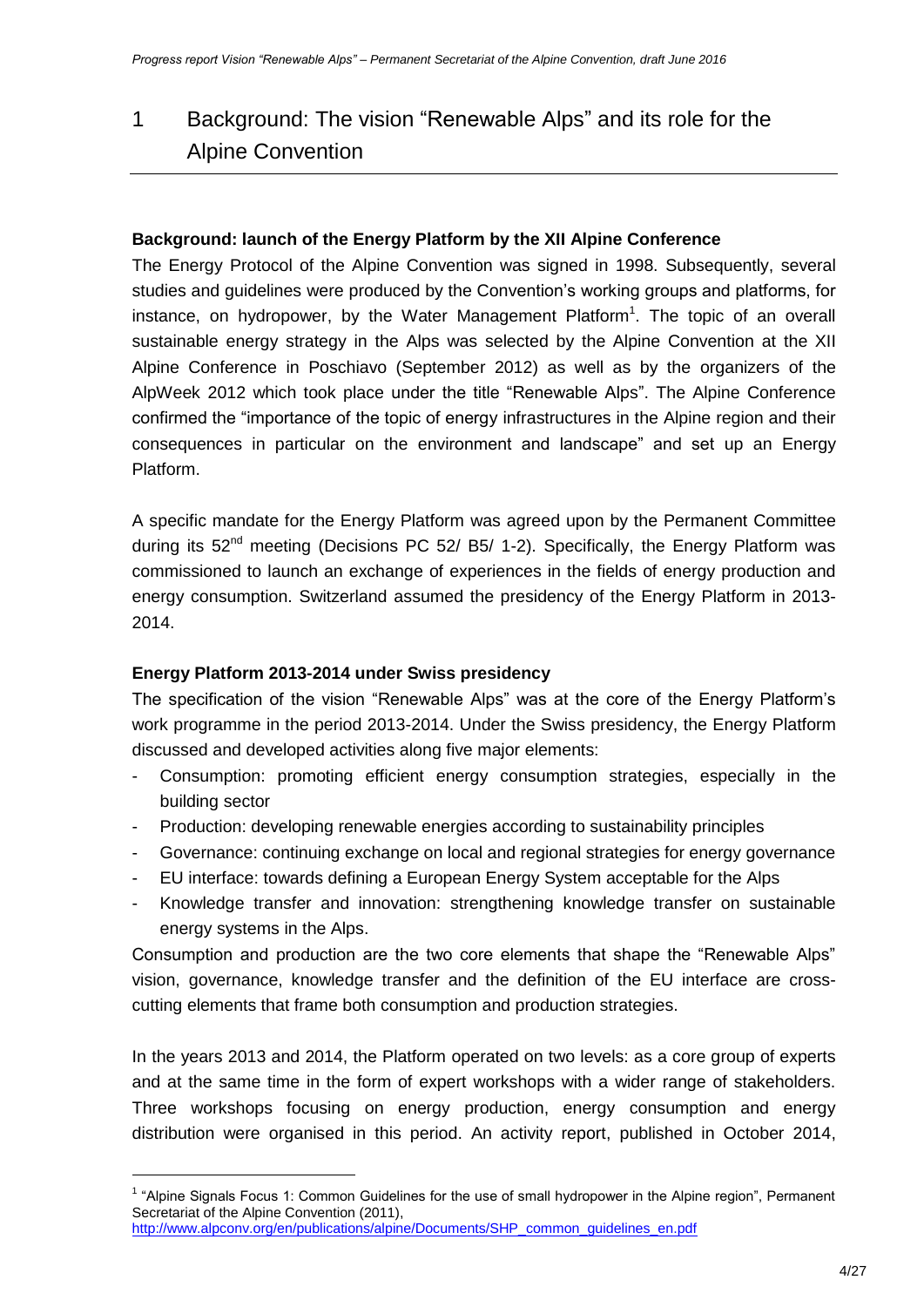summarizes the Platform's activities and gives an overview on the workshops' results. It also defines specific decision proposals for the XIII Alpine Conference in Torino.

#### **Confirmation of the vision and further steps**

At the XIII Alpine Conference, ministers welcomed the activity report of the Energy Platform and confirmed their willingness to develop the Alpine region into a model region for sustainable energy systems and thus to pursue the vision "Renewable Alps". Several further steps were agreed on: the third edition of the "Constructive Alps" competition, the organisation of a side event during the EXPO in Milano and a collection of best practice in energy projects as regards dealing with nature protection and land use issues.

The XIII Alpine Convention in Turin in 2014 mandated the Permanent Secretariat – with support of the Contracting Parties and of the Observers – to report at the XIV Alpine Conference about the progress towards the Vision Renewable Alps.

#### **Objectives of this report**

This progress report shall give an overview of activities supporting the Vision Renewable Alps. Section 2 gives an update on developments at national and regional level in the Contracting Parties and interprets them in the light of major trends at European and international level. Section 3 then summarizes activities that have been undertaken as a follow-up of the Energy Platform as well as related activities of the Alpine Convention under the German Presidency.

The overview on recent developments is structured along the five elements that have been used in the activity report of the Energy Platform. The interactions of these five elements are illustrated in the following figure with energy production and efficient energy use in the Alps in the centre, knowledge, innovation and governance as supporting activities and the embedment in the EU energy system as framework.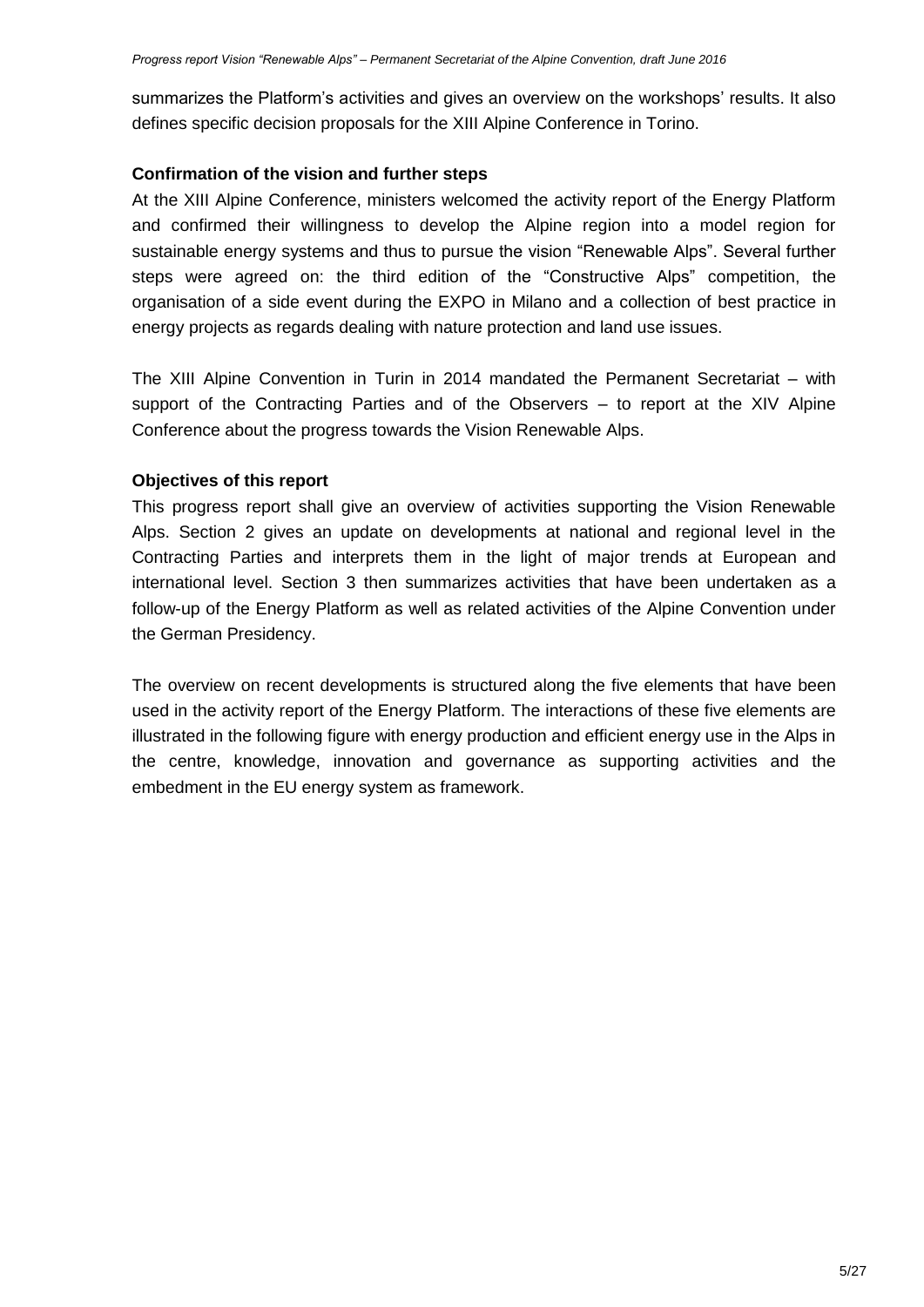

**Figure 1:** The five elements of the Renewable Alps vision (adapted from the Activity Report Energy Platform, 2014).

### <span id="page-5-0"></span>2 Activities at national and regional level

This chapter gives an overview on current developments in the Contracting Parties at national as well as regional level.

- The first section gives a background on relevant strategies that frame the transition towards a renewable energy system in each country.
- The second section is based on national inputs provided by the delegations and shows specific activities as well as new measures and instruments that have been implemented in the last two years.
- The third section discusses these activities in the light of recent developments at EU level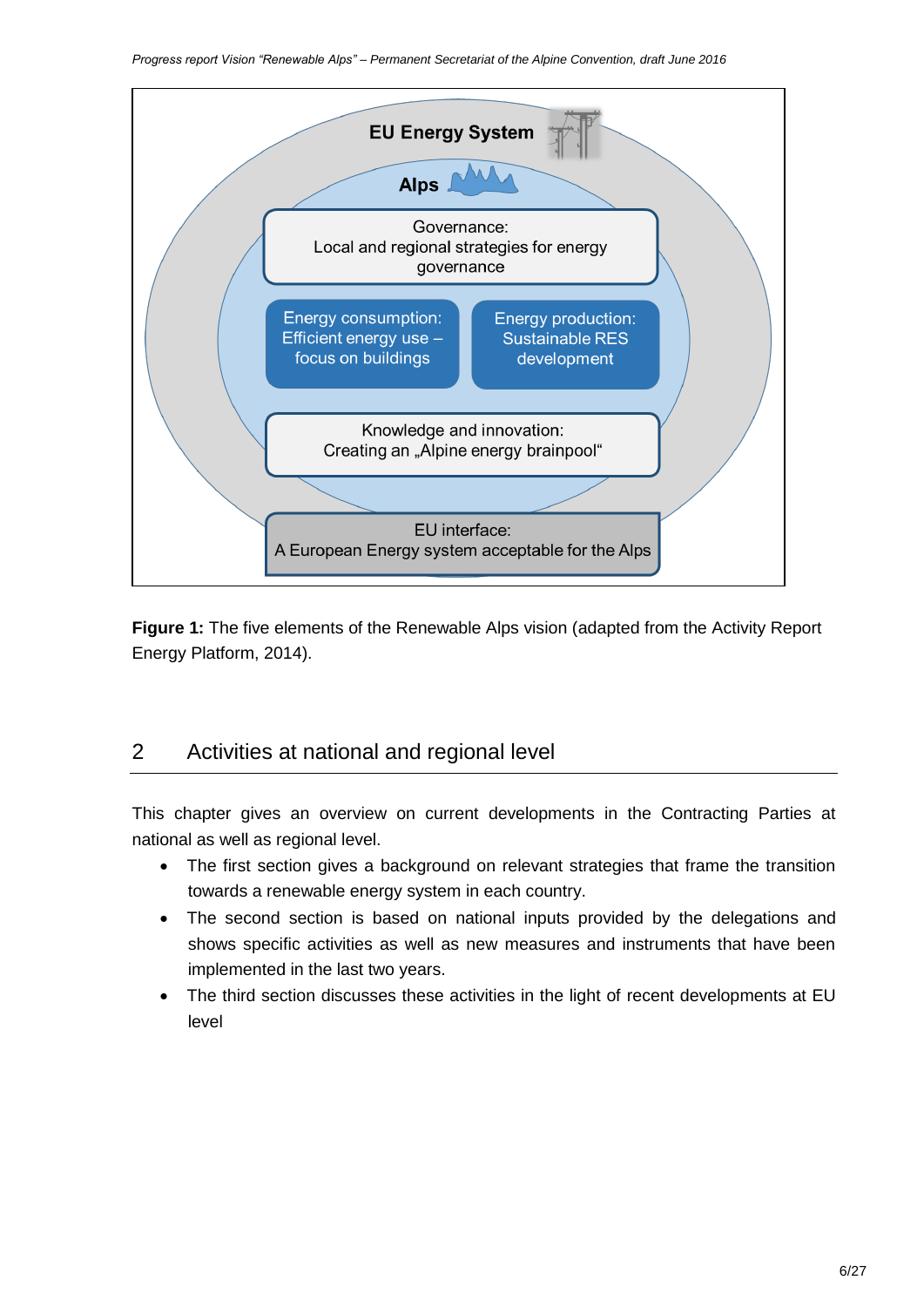#### <span id="page-6-0"></span>**2.1 The policy framework in the Contracting Parties**

For a better interpretation of recent developments and new regulations in the Contracting Parties, this chapter provides a short summary on the overall policy framework in each country. Reference data is also included in Annex 1. The following overview highlights major national strategies and regulations which set the scene for energy transition:

In **Switzerland**, a new Energy Strategy 2050 was decided in 2011 with the aim to completely withdraw from nuclear energy. The five remaining nuclear power stations shall be decommissioned at the end of their lifetime and shall not be replaced. Instead, renewable energy production shall be increased (hydropower as well as "new" renewable energies). In addition, energy efficiency shall be improved in buildings, the transport sector and appliances. The first action plan to implement the Energy Strategy 2050 was approved in  $2012.<sup>2</sup>$ 

In **Austria**, energy policy has been focusing on renewable energies since the 1990s. In 1999, the national law for a nuclear-free Austria ("Bundesverfassungsgesetz für ein atomfreies Österreich") was adopted, prohibiting nuclear power plants on the level of the Austrian constitution. The Energy Strategy 2020 sets the framework for the next years and is based on three pillars: i) energy efficiency with a stabilization of final energy consumption (target value for 2020: 1,100 PJ), ii) further development of renewable energies with a focus on hydro power (including pump storage), wind power, biomass and photovoltaic and iii) increasing security of supply through a diversification of sources.<sup>3</sup> The Energy Strategy 2020 is designed to meet the objectives for Austria according to the EU Energy Package 2020, especially the renewable energy target according to Directive 2009/28/EC (34% share of renewable energy up to 2020).

In the preparation of the COP 21 conference, the **French** government launched an energy transition process which has the objective to strengthen renewable energies and to reduce the dependence on nuclear energy. With the "Energy transition to Green Growth Act" (loi relative à la transition énergétique pour la croissance verte, LTECV), the government defined specific targets to reduce France's energy dependency and  $CO_2$ -emissions.<sup>4</sup> It aims at reducing greenhouse gas emissions by 40% until 2030 (compared to 1990), reducing final energy consumption by 50% until 2050 (compared to 2012) and increasing the share of renewable energy sources to 40% of the electricity production by 2030. The share of nuclear power shall be reduced to 50% by 2025. Specific actions to reach these targets have been identified for several sectors: renovation of buildings, development of clean transport solutions, circular economy as well as the promotion of renewable energies. For the building

1

 $2$  Energy Strategy 2050 for Switzerland and first action plan:

<http://www.bfe.admin.ch/themen/00526/00527/index.html?lang=en> 3 Energy Strategy Austria 2020

[http://www.bmwfw.gv.at/EnergieUndBergbau/Energiebericht/Documents/Energy%20Strategy%20Austria%20%28](http://www.bmwfw.gv.at/EnergieUndBergbau/Energiebericht/Documents/Energy%20Strategy%20Austria%20%28engl%20Kurzfassung%29%20%282%29.pdf) [engl%20Kurzfassung%29%20%282%29.pdf](http://www.bmwfw.gv.at/EnergieUndBergbau/Energiebericht/Documents/Energy%20Strategy%20Austria%20%28engl%20Kurzfassung%29%20%282%29.pdf) 4

Energy transition to Green Growth Act in France:

<http://www.developpement-durable.gouv.fr/-France-launches-its-energy->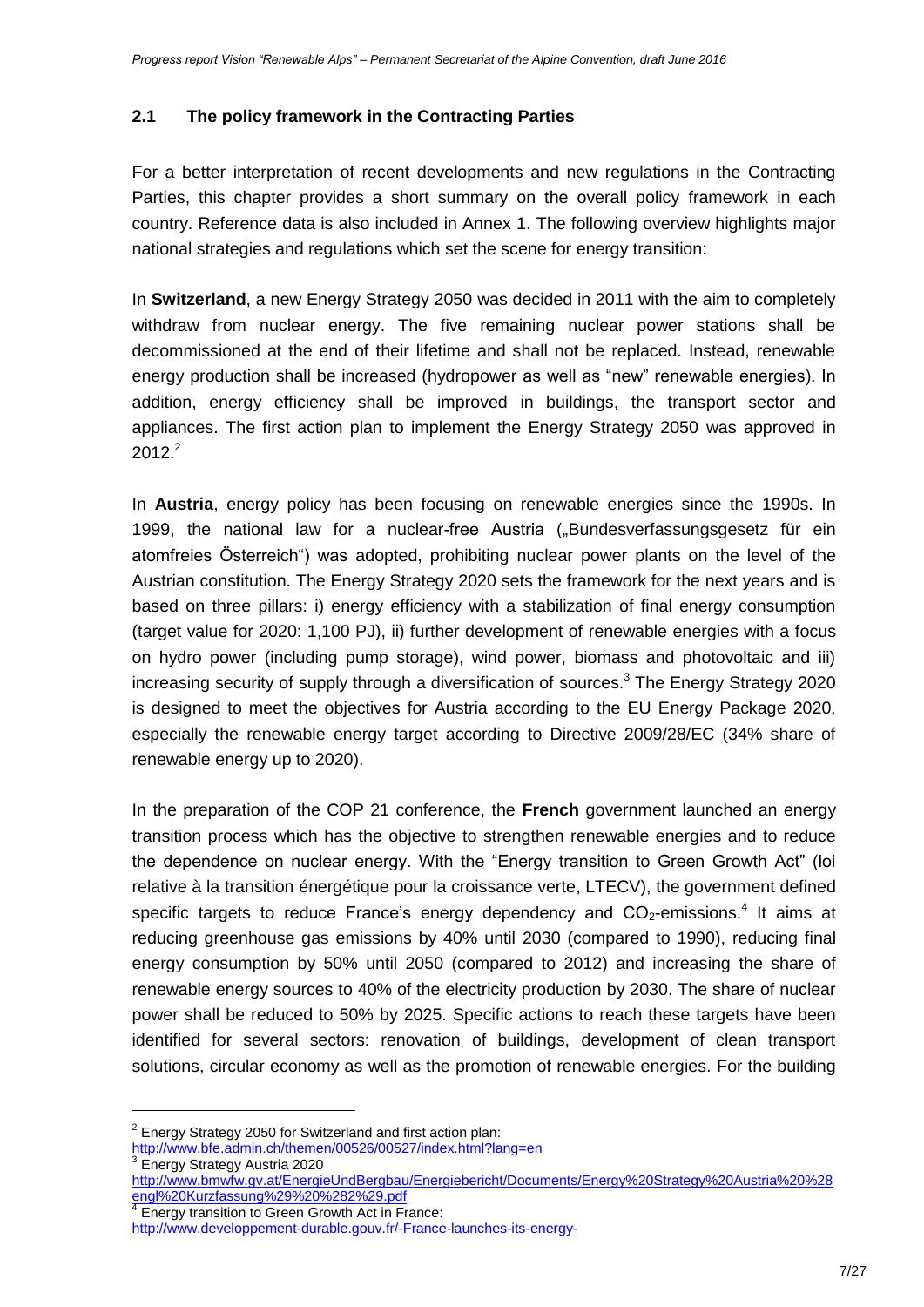and housing sector, the LTECV builds on existing legislation: with the transposition of the Energy Performance of Building Directive (EPBD) and the two "Grenelle" laws, France already has an important set of regulations aiming at decreasing the energy consumption of the building and housing sector. Those regulations deal with the energy performance of newly constructed buildings and existing buildings where renovation work is carried out. The Energy Performance Certificate (EPC) has also raised awareness of citizens on the energy performance of their dwellings.

In **Italy**, a National Energy Strategy (Strategia Energetica Nazionale - SEN) was approved in  $2013<sup>5</sup>$ . It defines four main objectives for the Italian energy system: i) reduction of energy costs by aligning prices to European averages, ii) meeting and going beyond European targets as set out in the 2020 European Climate & Energy package and the National Action Plan of 2010, iii) improving supply security and iv) boosting growth and employment by mobilizing investments in the energy sector. An improvement of energy efficiency is at the core of the SEN and it is foreseen to reduce final energy consumption by 15.5 Mtoe between 2011 and 2020. The SEN also foresees further support to increase the share of renewable energies. The development of non-hydropower renewable energy production has increased very sharply between 2008 and 2013 due to generous feed-in tariffs. This trend is expected to continue in the coming years but Italy will still remain dependent on energy imports.<sup>6</sup>

**Germany** is implementing a long-term overall strategy which embraces all sectors of the economy and aims to restructure the energy supply to make it secure, economic and environmentally compatible. The main pillars of the energy transition ("*Energiewende*") are boosting energy efficiency, cutting energy consumption and further expanding renewable energy in order to cover the remaining demand.<sup>7</sup> Basic targets of the *Energiewende* have been established in the "Energy Concept", which was adopted in 2010. It determines that Germany will *inter alia* reduce its GHG-emissions by 40% till 2020 and by 80-95% till 2050 (compared to 1990), raise the share of renewables of gross final consumption to 18% (2020) and 60% (2050) and increase final energy productivity by 2,1% each year till 2050. An action plan which followed the Energy Concept in June 2011 after the events in Fukushima foresees a complete phasing-out of nuclear energy until 2022. Germany's efforts have resulted in a considerable success of renewable energy deployment, particularly in the electricity sector. In 2014, the share of renewables in gross final energy consumption reached 13.5% (27.4% of gross electricity consumption). In Bavaria, the renewables share was even higher, with 18.8% in gross final energy consumption and 36.2% in gross electricity consumption.

**Liechtenstein** adopted in 2012 its National Energy Strategy 2020. The Strategy is based on the 20-20-20 target system and defines six areas for action. Improving energy efficiency of buildings had been an important pillar in the previous energy concept and will be continued

<sup>&</sup>lt;sup>5</sup> Italian National Energy Strategy:

[http://www.sviluppoeconomico.gov.it/images/stories/normativa/20130314\\_Strategia\\_Energetica\\_Nazionale.pdf](http://www.sviluppoeconomico.gov.it/images/stories/normativa/20130314_Strategia_Energetica_Nazionale.pdf)  $6$  Deloitte (2015): European energy market reform: Country profile - Italy

 $7$  Energy transition in Germany: overall strategy and additional information: <http://www.bmwi.de/EN/Topics/Energy/energy-transition.html>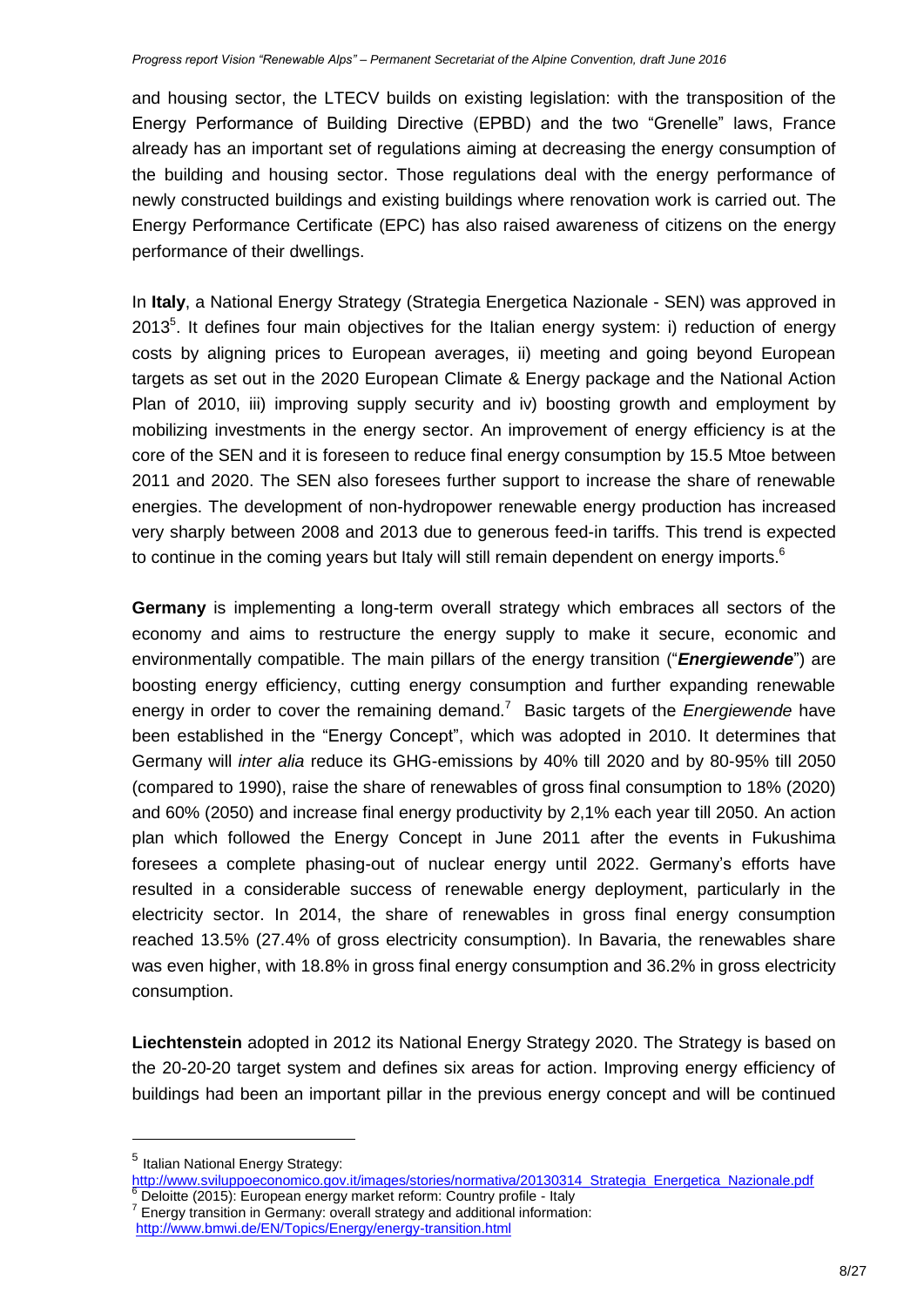until 2020. In addition, energy efficiency shall be improved in appliances and processes as well as the mobility sector. Also, the Energy Strategy 2020 foresees the further development of renewable energies, an awareness raising campaign as well as the improvement of the knowledge-base and energy data.<sup>8</sup>

**Slovenia** adopted its National Renewable Energy Policy in 2010 for the period 2010-2020.**<sup>9</sup>** The most important renewable source of energy in the country is wood biomass, followed by hydroenergy, while in recent years development has been most dynamic in exploiting solar energy and biogas. The potentials of these energy sources, plus wind and geothermal energy, shall contribute to increased consumption of renewable energy sources. The objectives of Slovenia's energy policy for renewable energy sources are to ensure a 25% share of renewable energy sources in final energy consumption and a 10% share of renewables in transport by 2020. Under current predictions, this will involve a doubling of energy generated from renewable sources relative to the baseline year of 2005, halting the growth of final energy consumption as well as implementing efficient energy use and renewable energy sources as economic development priorities. In the long term, the share of renewable energy sources in final energy consumption shall be further increased. There are also two action plans for fostering activities in the field of energy efficiency: i) an Action plan for energy efficiency for the period 2014-2020, and ii) an Action plan for nearly zero energy buildings 2014-2020 and Long Term Strategy for Mobilising Investments in the Energy Renovation of Buildings. In 2015, Slovenia and Croatia have agreed to extend the lifespan of the jointly-owned Krsko nuclear power plant in Slovenia from 40 to 60 years, based on their evaluation of the plant's record in operational safety and economic results.

The **Principality of Monaco** has a large number of seawater heat pumps, which constitute an important energy asset. Nevertheless, there is still significant potential for limiting emissions and improving energy efficiency in existing buildings. As part of its efforts to achieve its emissions targets and communicate its post-2020 commitment, the Principality decided to define a reduction strategy for buildings throughout the country. This strategy will require performance and energy substitution measures. It should lead to the formulation of an energy master plan which will cover supply, energy carriers and local production, with the long-term goal of carbon neutrality.

#### **Synthesis:**

1

 $\rightarrow$  The countries have developed overall policy frameworks for a comprehensive energy transition. The energy policy frameworks of participating Alpine States include a strengthening of renewable energies, an improvement of energy efficiency and thus also the support of climate change mitigation and adaptation policies. While some countries initially had a lower share of renewable energies (e.g. Italy, France, Germany), other countries already started from an energy system with a large share of renewables (e.g. Austria and

<sup>8</sup> National Energy Strategy Liechtenstein:

[http://www.regierung.li/files/attachments/Energiestrategie\\_Kurzfassung.pdf?t=635582014477562293](http://www.regierung.li/files/attachments/Energiestrategie_Kurzfassung.pdf?t=635582014477562293)<br>9 Notional Bonaugh Is Factor: A stipe Plan 0010 0000 (UPE) P. N. Ol

<sup>9</sup> National Renewable Energy Action Plan 2010-2020 (NREAP) Slovenia, Ljubljana, July 2010: [http://www.energetika-portal.si/fileadmin/dokumenti/publikacije/an\\_ove/an-ove\\_eng.pdf](http://www.energetika-portal.si/fileadmin/dokumenti/publikacije/an_ove/an-ove_eng.pdf)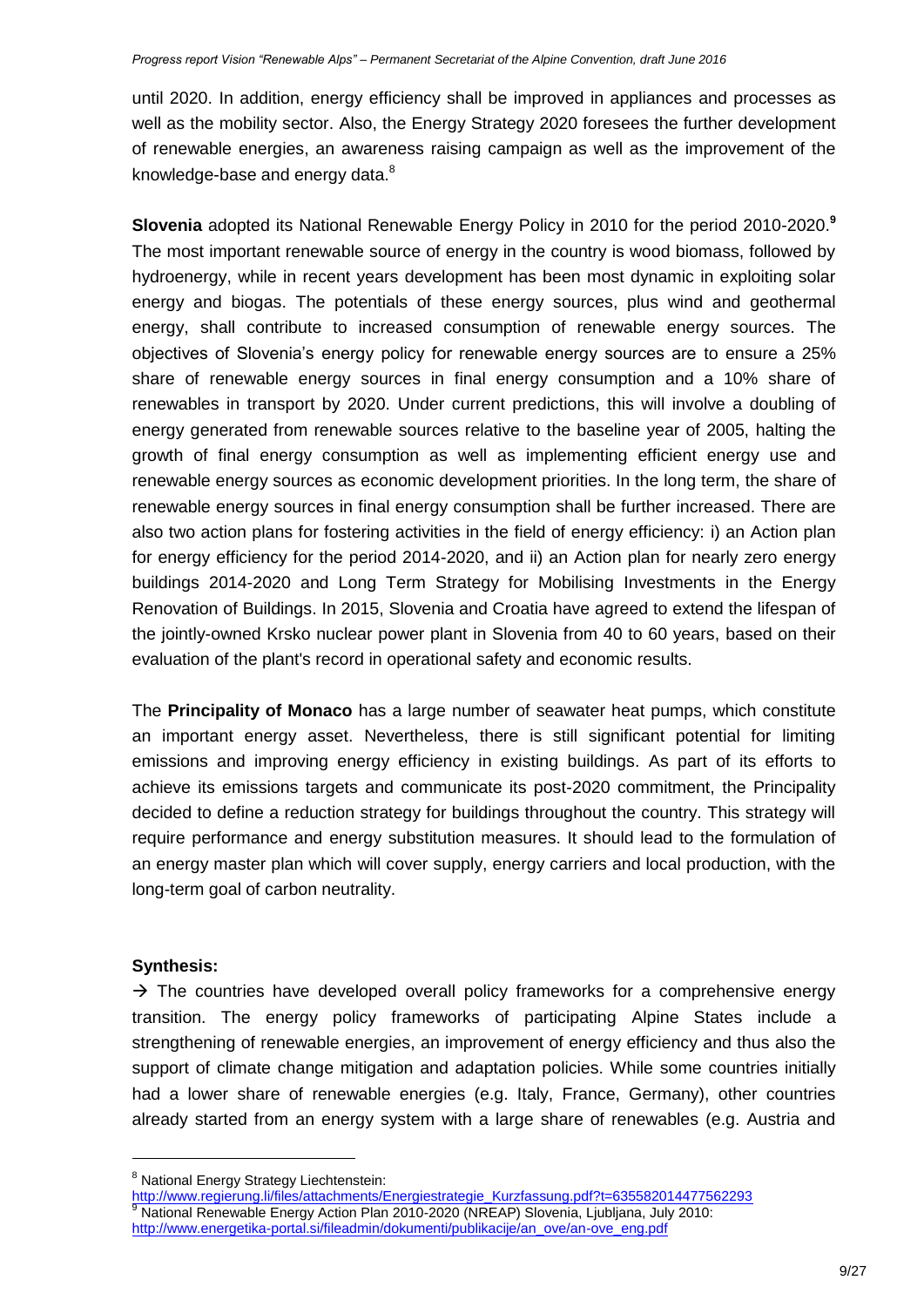Switzerland, with a strong focus on hydropower). All countries aim at a further development of renewable energy sources, with the most ambitious targets of a nearly 100% renewable energy system until 2050 in Switzerland and Austria and shares of 60% in gross final energy consumption and at least 80% in gross electricity consumption until 2050 in Germany. While some Alpine countries like Austria or Liechtenstein have never operated nuclear power plants, others have stopped producing nuclear energy (Italy), decided to phase it out (Switzerland, Germany), or are reducing their dependency on nuclear energy (France).

 $\rightarrow$  The national strategies are in line with the 2020 European Climate-energy package which defines specific targets for GHG reduction, energy savings as well as the share of renewables in final gross consumption (see Annex 1 for an overview). Most Alpine countries have also already put in place energy strategies for the timeframe 2030 or even 2050 which consider the – still not differentiated – target system of the 2030 EU Energy Strategy.

#### <span id="page-9-0"></span>**2.2 Recent initiatives as reported by the Contracting Parties**

All Contracting Parties have delivered inputs, including information on the different elements of the vision Renewable Alps. The following table gives an overview on the reported developments. It can be seen that the Contracting Parties have reported overall policy programmes as well as specific measures and instruments. Some information also relate to specific experiences with measures and instruments.

|                                           | Name of programme/measure/instrument                                                                                                                                                                                                            | Implementing<br>country |
|-------------------------------------------|-------------------------------------------------------------------------------------------------------------------------------------------------------------------------------------------------------------------------------------------------|-------------------------|
| <b>Element 1</b><br>energy<br>consumption | National Action Plan on Energy Efficiency<br>(NAPE), including reinforcement of $CO2$ -<br>related buildings modernisation programme;<br>Energy Efficiency Strategy for Buildings (ESG)<br>Climate Action Programme 2020 with > 100<br>measures | Germany                 |
|                                           | Tax deduction for energy refurbishments                                                                                                                                                                                                         | Italy                   |
|                                           | New regulations on sustainable buildings in the<br>frame of the Energy transition to Green Growth<br>Act                                                                                                                                        | France                  |
| <b>Element 2</b>                          | Review and adjustment of the Renewable                                                                                                                                                                                                          | Germany                 |
| energy<br>production                      | Energy Sources Act (Erneuerbare-Energien-<br>Gesetz, EEG)                                                                                                                                                                                       |                         |
|                                           | Experiences with feed-in tariff scheme for solar<br>power (PV)                                                                                                                                                                                  | Italy                   |
|                                           | Feed-in tariff scheme for renewables and CHP                                                                                                                                                                                                    | Slovenia                |
| <b>Crosscutting</b>                       | Climate protection initiative "klimaaktiv":                                                                                                                                                                                                     | Austria                 |
| elements 1 and<br>$\mathbf 2$             | 4 thematic headings: building and renovation,<br>saving energy, renewable energy and mobility                                                                                                                                                   |                         |
|                                           | SwissEnergy programme with focus on<br>buildings, renewable energy, mobility, industry<br>and services sectors, electrical appliances                                                                                                           | Switzerland             |
|                                           | Energy efficiency Law, including support for<br>energy efficiency measures as well as solar<br>thermal, heat pump boilers and photovoltaic<br>systems                                                                                           | Liechtenstein           |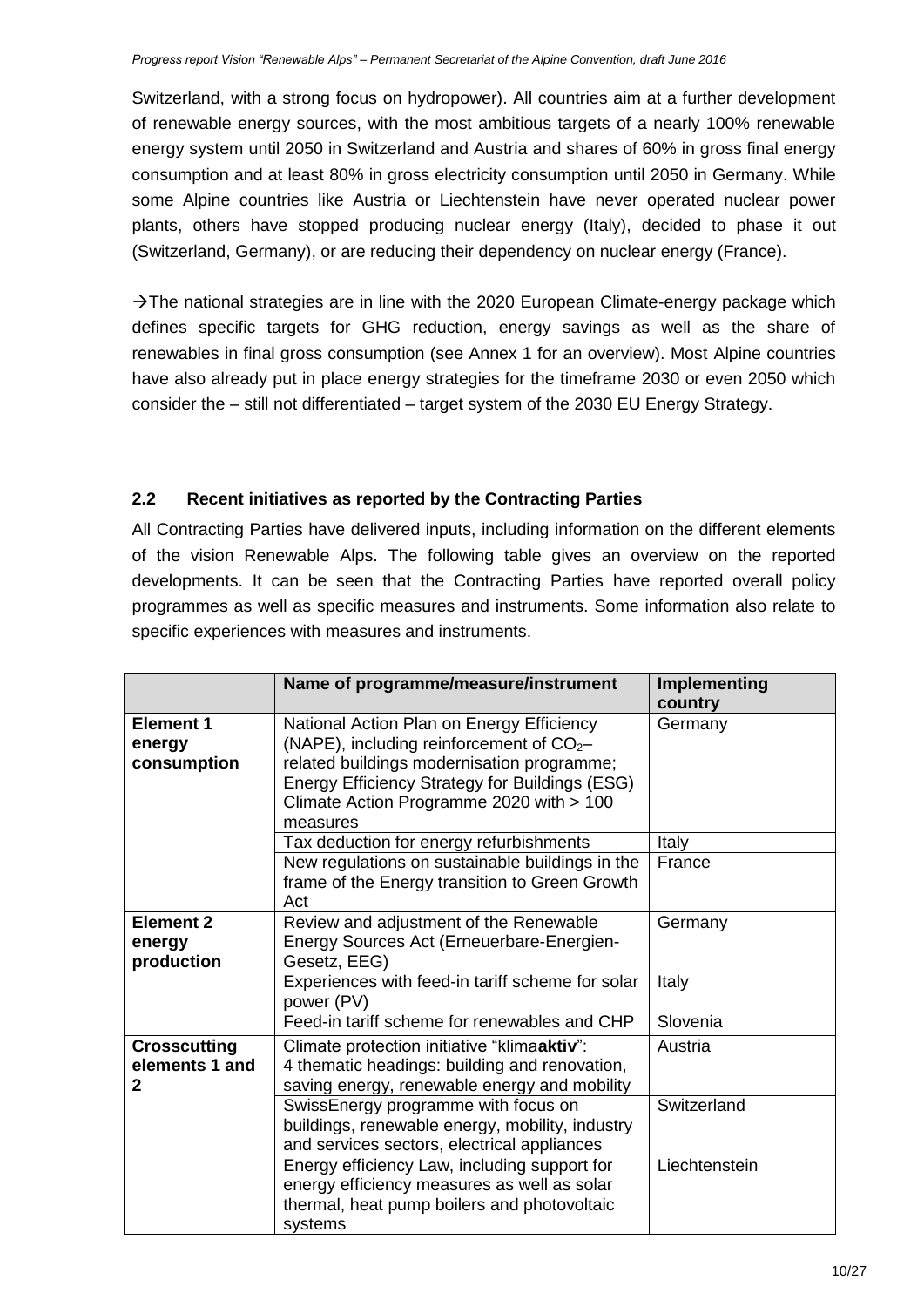|                                  | Name of programme/measure/instrument                                                                                                                                                                                                      | Implementing<br>country                                                             |
|----------------------------------|-------------------------------------------------------------------------------------------------------------------------------------------------------------------------------------------------------------------------------------------|-------------------------------------------------------------------------------------|
|                                  | <b>Mission for Energy Transition</b>                                                                                                                                                                                                      | Monaco                                                                              |
| <b>Element 3</b>                 | Climate and Energy Model Regions, support                                                                                                                                                                                                 | Austria                                                                             |
| Governance                       | for regions that follow the target of becoming<br>independent of fossil fuels                                                                                                                                                             |                                                                                     |
|                                  | Support for local implementation in the<br>Bavarian Energy Programme: communal<br>energy coaches, preparation of local energy<br>management plans and energy concepts,<br>build-up of energy agencies, Energy Efficiency<br>Networks etc. | Germany                                                                             |
|                                  | Cities and municipalities, training and further<br>education, and communication parts of<br>SwissEnergy                                                                                                                                   | Switzerland                                                                         |
| <b>Element 4 EU</b><br>interface | <b>Pentalateral Forum</b>                                                                                                                                                                                                                 | Germany, France,<br>Switzerland, Austria<br>(with Benelux<br>countries)             |
|                                  | <b>Electricity Neighbours</b>                                                                                                                                                                                                             | Germany, France,<br>Switzerland, Austria,<br>Italy (with 7 additional<br>countries) |
|                                  | <b>EUSALP</b>                                                                                                                                                                                                                             | France, Switzerland,<br>Austria, Italy,<br>Germany, Slovenia,<br>Liechtenstein      |
| <b>Element 5</b><br>Knowledge    | Green Economy Action Plan, including<br>Masterplan Cleantech                                                                                                                                                                              | Switzerland                                                                         |
| transfer and<br>innovation       | Framework programme for a transition to<br>green economy with action programme and<br>plan of activities for 2015-2016                                                                                                                    | Slovenia                                                                            |

#### <span id="page-10-0"></span>**2.2.1 Core elements 1 and 2: energy production and consumption**

As many recent activities relate to both energy consumption and production, these two elements are merged for this progress report.

**Austria** has set up a comprehensive climate protection initiative. "klima**aktiv**" is an integral part of Austria's climate strategy and brings together all activities at the interface of climate an energy policy. klimaa**ktiv**'s primary objective is to launch and promote high-quality climate-friendly technologies and services. Under the four thematic headings of Building and Renovation, Saving Energy, Renewable Energy and Mobility, klima**aktiv** outlines new solutions, sets quality standards, increases the knowledge and competence of the players involved and advises companies, municipalities and private households.

The Building and Renovation ("bauen & sanieren") programme is being implemented in all areas of market activity, so that energy-efficient building and utilizing renewable sources of energy help to cut back on greenhouse gases. The central component of this strategy is the "klima**aktiv** building standard" which is Austria's own specific building sustainability rating system.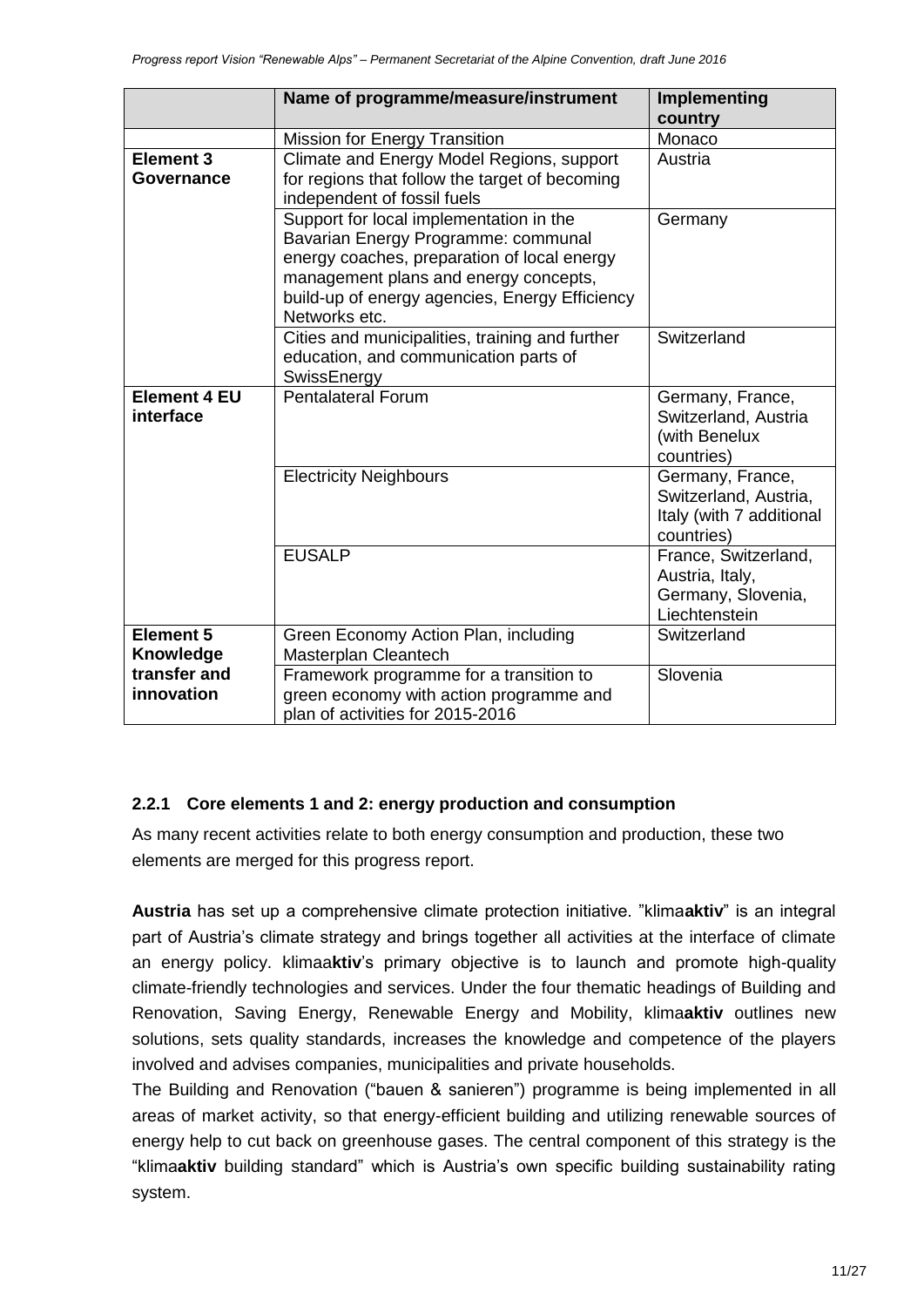With respect to renewable energy systems compatible with the Alpine environment, the quality management for biomass district heating systems is another interesting element of klima**aktiv**. It is recognised that wood is a regional energy source that needs to be used efficiently in district heating systems. Under the heating plant quality management, each district heating plant needs to undergo a quality control process to identify options for efficiency improvements and thus an efficient use of regional biomass.<sup>10</sup>

In **Germany**, the policy framework for the *Energiewende*, including both an increasing share of renewables and the improvement of energy efficiency, is evaluated in a monitoring report on a yearly basis. Following discussions on the costs of the *Energiewende*, the Renewable Energy Sources Act (Erneuerbare-Energien-Gesetz EEG), as major policy instrument for the deployment of renewable energies, was reviewed in 2013/2014. The EEG 2014 aims at ensuring that Germany can continue on its path towards a renewable energy system by defining a reliable deployment corridor, committing all larger installations to market their electricity directly and testing the allocation of funding for renewables through tendering. Thus, renewable energies are more and more integrated in the regular energy market so that costs for consumers can be minimised. In addition, an overall blueprint for the electricity system was developed in 2015 with a White Paper on electricity markets (Weißbuch Strommarkt), based on extensive consultations including with neighbouring countries.<sup>11</sup>

In addition, Germany further developed its energy efficiency policy. Adopted in December 2014, the National Action Plan on Energy Efficiency (NAPE) sets out Germany's efficiency strategy until 2018. Key elements include the reinforcement of the  $CO<sub>2</sub>$  building modernisation programme, the introduction of a competitive tendering scheme for energy efficiency projects and the creation of energy efficiency networks of companies<sup>12</sup>. Additionally, Germany adopted an Energy Efficiency Strategy for Buildings (ESG) in November 2015 to boost efficiency in a sector that accounts for up to 40% of final energy consumption. The German Federal Government set the ambitious goal of achieving a virtually climate-neutral building stock by 2050. In order to achieve this, the demand for heating and cooling energy will have to be reduced significantly through suitable efficiency measures and an increasing share of renewable energy to cover the remaining demand.

Adopted in December 2014, the Climate Action Programme 2020 contains additional measures the German government has put in place to achieve the 2020 GHG reduction target. Germany will also develop a Climate Action Plan 2050 describing further reduction steps to be taken up to the target year of 2050 in the light of the outcome of the Paris climate change conference in 2015 and will back it up with actions developed a broadly based dialogue process.

The Bavarian Energy Programme includes a focus on energy efficiency in buildings. Innovative solutions for building renovation and heating are supported in the frame of the

1

National Action Plan on Energy Efficiency (NAPE): [http://www.bmwi.de/BMWi/Redaktion/PDF/M-O/nape-national-action-plan-on-energy](http://www.bmwi.de/BMWi/Redaktion/PDF/M-O/nape-national-action-plan-on-energy-efficiency,property=pdf,bereich=bmwi2012,sprache=de,rwb=true.pdf)[efficiency,property=pdf,bereich=bmwi2012,sprache=de,rwb=true.pdf](http://www.bmwi.de/BMWi/Redaktion/PDF/M-O/nape-national-action-plan-on-energy-efficiency,property=pdf,bereich=bmwi2012,sprache=de,rwb=true.pdf)

<sup>&</sup>lt;sup>10</sup> klimaaktiv –the Austrian climate protection initiative:<http://www.klimaaktiv.at/>

<sup>&</sup>lt;sup>11</sup> Ein Strommarkt für die Energiewende, Weißbuch Strommarkt (2015):

[http://www.bmwi.de/BMWi/Redaktion/PDF/Publikationen/weissbuch,property=pdf,bereich=bmwi2012,sprache=de,](http://www.bmwi.de/BMWi/Redaktion/PDF/Publikationen/weissbuch,property=pdf,bereich=bmwi2012,sprache=de,rwb=true.pdf) [rwb=true.pdf](http://www.bmwi.de/BMWi/Redaktion/PDF/Publikationen/weissbuch,property=pdf,bereich=bmwi2012,sprache=de,rwb=true.pdf)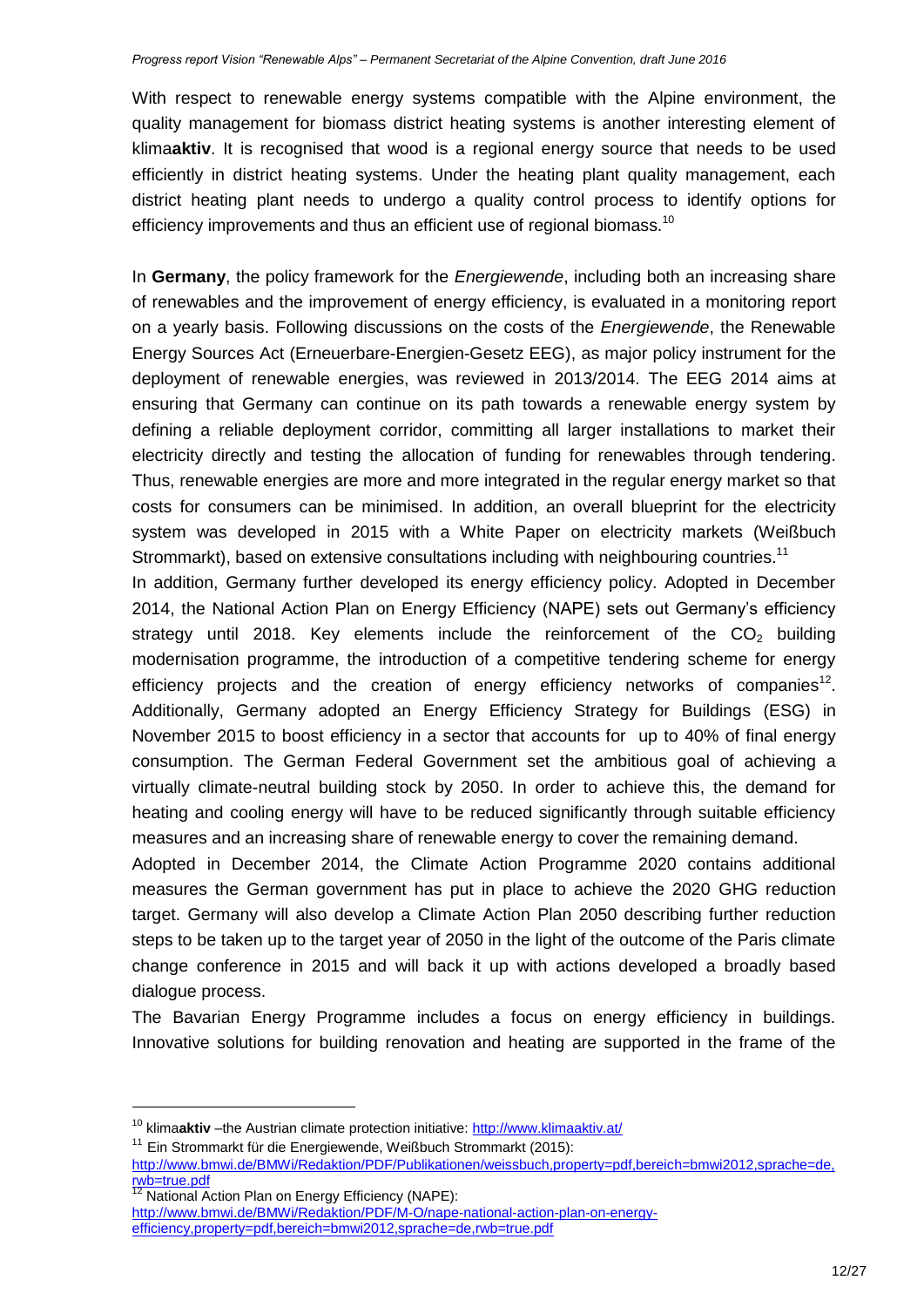"10'000 houses-programme" which provides financial aid for renovation measures as well as new low-energy buildings. In addition, new highly-efficient heating systems are supported.<sup>13</sup>

A comprehensive programme to promote renewable energies as well as energy efficiency is also being implemented in **Switzerland – SwissEnergy**. Its main focus lies on energy efficiency in buildings, renewable energy, mobility, industry and services sectors, electrical appliances, cities and municipalities, training and further education, and communication. The decision by the Federal Council to withdraw step-by-step from the use of nuclear energy means that the objectives of SwissEnergy will gain in importance, and the programme will therefore play a significant role in the restructuring of Switzerland's energy supply in the coming decades. The cantons are among the most important partners of SwissEnergy. All cantons have their own energy offices and often also regional energy advice centers as well as support programmes.

Improving the energy-efficiency of buildings is a crucial pillar of the Swiss programme. It is foreseen that all new buildings reach a passive-house standard with respect to heat demand and a near self-sufficiency for electricity supply. The programme provides funding for renovation measures and foresees a review and strengthening of the existing labeling systems for buildings (MINERGIE standards).<sup>14</sup>

In **Italy**, a **feed-in tariff scheme for photovoltaic** (PV) was implemented from 2005 to 2013. PV systems feeding electricity power into the grid were subsidised through a 20 years feed-in tariff (FIT) at a constant rate. The combination of high solar radiation and a very attractive FIT led to an unprecedented growth of the national PV market, as well as to a relevant share of clean energy production: from less than 90 MW of installed capacity in 2007 to 18.5 GW in 2014 (with a peak in 2011 with 9.3 GW installed). Italy is now the 4th global country for cumulative installed PV capacity (year 2014) even if it will soon be overtaken by the USA. At national level, in 2014 PV already covered more than 7% of domestic power demand (where the EU average is 3.5%), while in 2009 the share was just close to 0.2%.

However the scheme was revised five times in eight years, often in an unpredictable way or timescale, sometimes with retroactive effect. Nowadays, PV plants installation is encouraged only through a tax credit and indirect incentives such as net metering / net billing scheme (scambio sul posto), which was recently extended to PV plants with nominal power up to 500 kWp PV size (however with a negative effect to the emerging market for storage systems).

The outcomes of Italian FIT are currently under debated, from several points of view. From the environmental perspective, this is a successful story for a clean energy source penetration. With respect to the stability of the national energy system and the adequate response capability to distributed generation, there are contradictory opinions. The same goes for the actual and long term financial impact on consumers' energy bills and public balance. The contribution to the national economy has cetainly been relevant, although not necessarily positive: the unpredictable variations of yearly installation has had the effect of

<sup>13</sup> Bavarian Energy Programme:

-

Energie Schweiz Detailkonzept 2013-2020: [http://www.bfe.admin.ch/energie/00553/index.html?lang=de&dossier\\_id=04650](http://www.bfe.admin.ch/energie/00553/index.html?lang=de&dossier_id=04650)

[http://www.stmwi.bayern.de/fileadmin/user\\_upload/stmwivt/Publikationen/2015/2015-21-10-](http://www.stmwi.bayern.de/fileadmin/user_upload/stmwivt/Publikationen/2015/2015-21-10-Bayerisches_Energieprogramm.pdf) [Bayerisches\\_Energieprogramm.pdf](http://www.stmwi.bayern.de/fileadmin/user_upload/stmwivt/Publikationen/2015/2015-21-10-Bayerisches_Energieprogramm.pdf)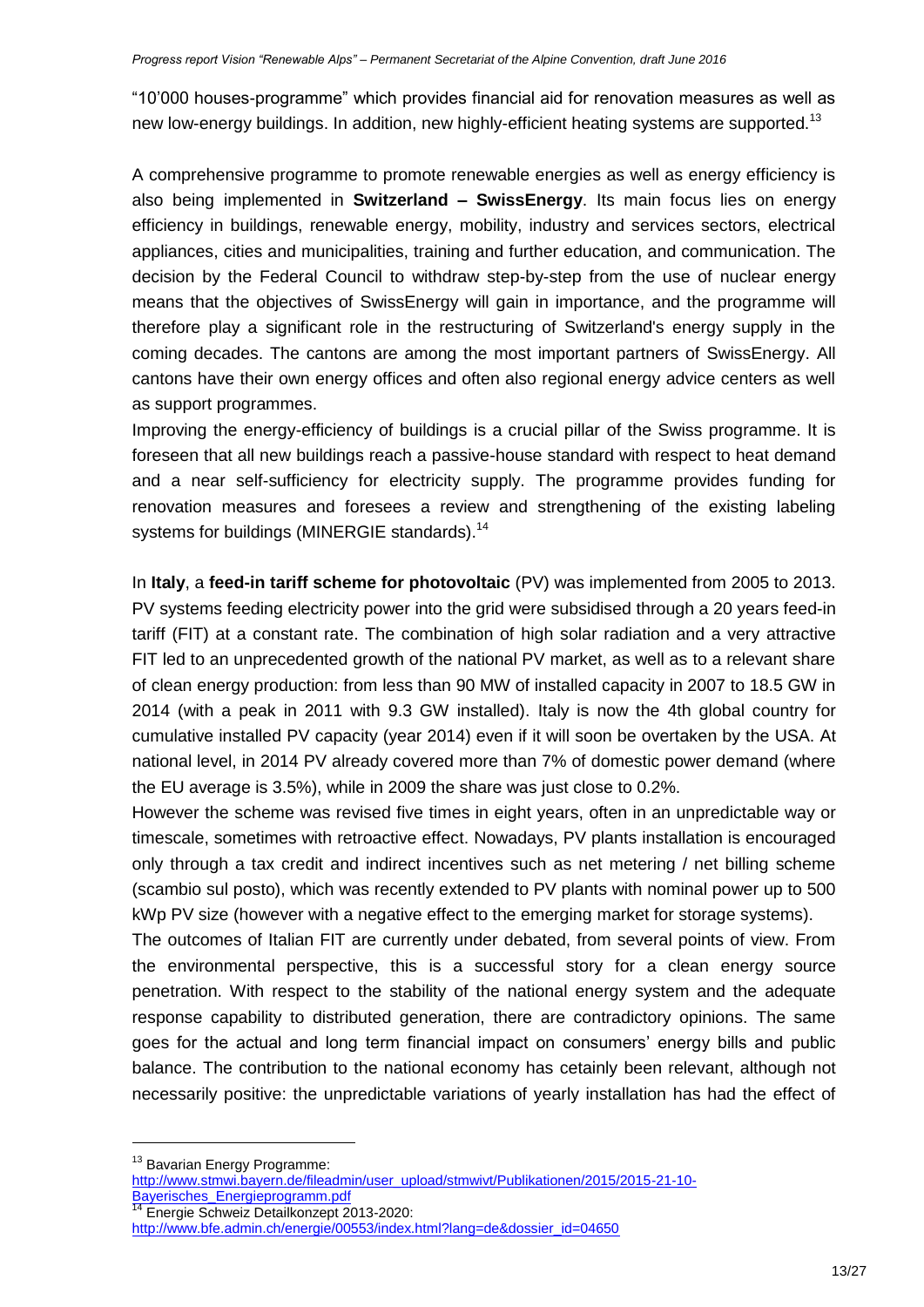creating a very unstable PV market (from industries to engineering and installers), thus preventing the development of reliable industrial plans.

To improve energy efficiency in buildings, a **tax deduction system for the renovation of buildings** was introduced in Italy in 2007. According to this mechanism, a share of costs incurred for the energy refurbishment (65% in 10 fiscal years) can be deducted from national income tax. Beneficiaries may be all taxpayers, such as individuals, professionals, companies and enterprises. Similar to the PV feed-in system, the tax deduction mechanism for renovation is hampered by an unstable legal framework. As it is related to state financial laws, the mechanism needs to be reinstated for each new financial year. This led to several changes concerning: the schedule of the tax credit, the share of deductions as well as the eligible interventions. Still, the scheme has had a strong positive impact on the building stock refurbishment sector and on fostering energy efficient urban regeneration – as well as boosting employment in the building sector. According to the latest official data, from 2007 to 2013, the overall final energy saving related to this policy was slightly higher than 0.85 Mtoe<sup>15</sup>.

In **France**, the Energy Transition for Green Growth Act (LTECV) is the latest legislation that deals with sustainable buildings. It focuses on speeding up the energy renovation of housing and on improving the energy performance of new buildings and at the same time creating 75 000 jobs. The law sets an objective of 500'000 thermal renovations each year. To achieve this goal, art. 14 requires insulation work to be done in case of facade restoration or roof refurbishment. In addition, existing financial incentives such as the "Energy Transition Tax Credit" (a 30% tax credit for thermal renovation work) and the "éco-PTZ" (a 0% loan to finance thermal renovation) have been extended.

In order to raise awareness of citizens on their energy consumption and improve its monitoring, article 26 of the LTECV makes the installation of heating consumption individualisation systems mandatory for all buildings with collective heating systems. Energy performance of non-residential building is also addressed in the LTECV, through its article 17. This article requires non-residential buildings landlords or tenants to have an energy audit performed on their buildings and to carry out energy efficiency measures.

Though the thermal regulation for new buildings is already ambitious (since it is considered to be the French transposition of Nearly Zero-Energy Buildings addressed in the EPBD), the LTECV goes beyond by combining environmental requirements with thermal requirements. Indeed, the next thermal regulation for new buildings will take into account  $CO<sub>2</sub>$  emissions in its requirements, considered over the life cycle of the building. Energy consumption requirements will also be toughened to the extent that all new buildings will be "positive energy buildings". In order to mobilise construction actors, these requirements will already be applied to buildings constructed for public authorities. Private developers can also build such ambitious buildings, with a financial "constructibility bonus" in exchange of it. This possibility improves the economical balance and contributes to absorbing the additional project costs.

1

<sup>&</sup>lt;sup>15</sup> Italian National Agency for New Technologies, Energy and Sustainable Economic Development (ENEA) <http://www.enea.it/it/pubblicazioni/pdf-volumi/rapporto-55-65-2013integr.pdf>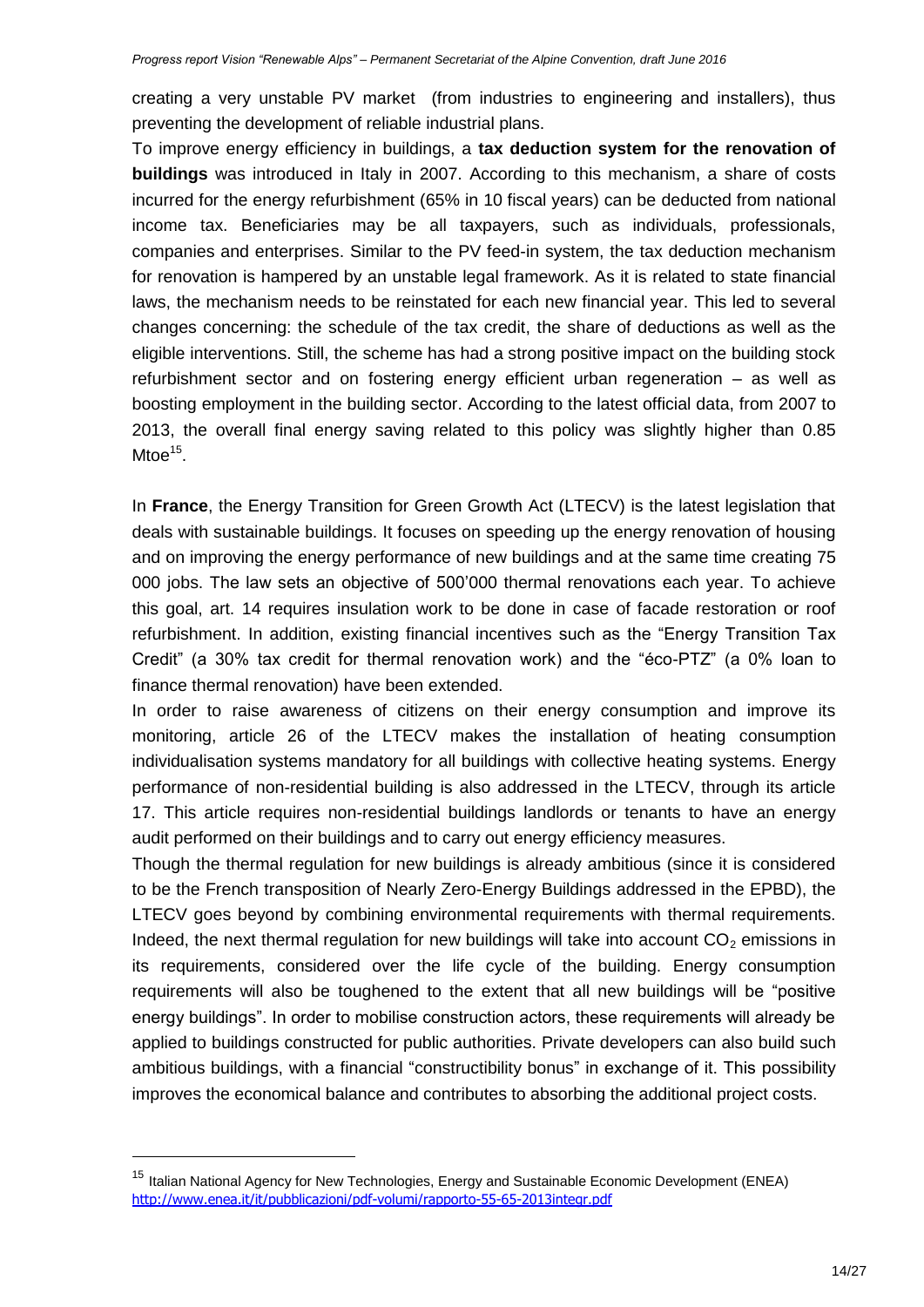Finally, measures to support small hydroelectricity (changes in tendering procedures) are being implemented.

In **Liechtenstein**, the **energy efficiency law** was implemented in 2008 as core policy instrument and further developed in 2015. Under this law, energy efficiency measures (e.g. building and renovation of buildings, combined heat-and-power systems) as well as solar thermal collector, heat pump and photovoltaic systems receive a subsidy.

In **Slovenia**, based on the Energy Law, a **feed-in tariff support scheme for renewable energy sources and CHP technologies** was implemented in 2008, with a choice between several purchasing mechanisms. Up to 2016, around 3920 power plants have received funding from this scheme, predominantly small hydropower and PV installations (total installed capacity is about 434 MW).

The feed-in scheme, as well as energy efficiency measures are financed through a dedicated surcharge on the network fee bills of all users of electricity in Slovenia.

The new Energy Law (2014) introduced changes of the support scheme that were notified to the European Commission in May 2015. The support for new electricity capacity from renewable energy sources or CHP will be granted in a competitive bidding process on the basis of clear, transparent and non-discriminatory criteria. The first public call for RES/CHP projects will be announced four to six months after the positive decision from Commission is obtained.

Energy efficiency measures are implemented on the basis of the **National Action plan for**  energy efficiency for the period 2014-2020 which was published in 2015.<sup>16</sup> The action plan includes measures on energy efficiency in buildings, on raising the energy efficiency of public bodies as well as for the sectors of industry and transport. It also includes a special section on efficiency in heating and cooling as well as on energy transformation, transmissions, distribution and demand responses.

**The Principality of Monaco** decided to establish in 2016 a Mission for Energy Transition. The role of this Mission will be to support the development of major renewable energy production and distribution projects, and to develop renewable energy sources for the benefit of the Principality and lead energy efficiency improvement work. The Energy and Sustainable Development Fund of the Principality, currently dedicated to financing innovative projects in the fields of energy management and developing renewable energy, will focus on the activities of the Mission for Energy Transition.

<sup>&</sup>lt;sup>16</sup> National Action Plan for energy efficiency 2014-2020 for Slovenia: [https://ec.europa.eu/energy/sites/ener/files/documents/NEAPSLOVENIA\\_en.pdf](https://ec.europa.eu/energy/sites/ener/files/documents/NEAPSLOVENIA_en.pdf)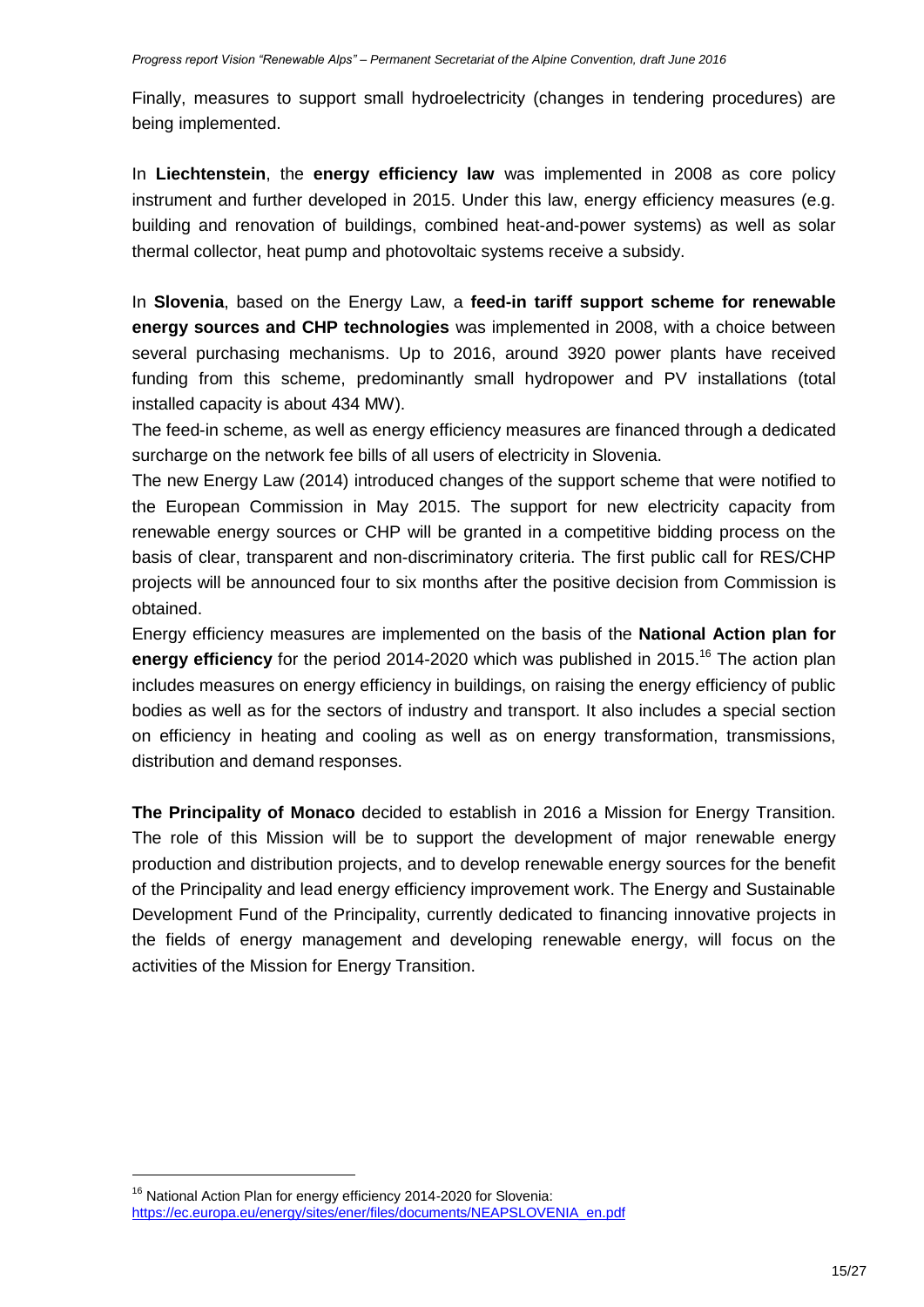#### <span id="page-15-0"></span>**2.2.2 Element 3: Governance – continuing exchange on regional and local level**

In **Austria**, the **programme "Climate and Energy Model Regions**" which is funded through the Climate and Energy Fund (since 2007) is one of the most successful initiatives related to climate governance. With this initiative, the Climate and Energy Fund supports regions that follow the target of becoming independent of fossil fuels. This target is fulfilled by drawing on the regions' own resources and by meeting energy demand with a smart mix of renewable energy generation, enhanced energy efficiency and smart controls. The programme has by now developed a great dynamic in Austria, and has created 99 Climate and Energy Model Regions with 899 participating communities. Together, these regions represent 2.5 million citizens.

An important element of this programme is the networking and training programme: At least twice per year the Austrian model region managers meet for a two-day training and networking event.<sup>17</sup>

A similar approach is being implemented in **Bavaria** in the **Bavarian Energy Programme**. This programme includes a comprehensive instrument mix to improve local implementation of the Energiewende. These include the financial support for communal energy coaches, the preparation of local energy management plans and energy concepts, the build-up of energy agencies and many others.

#### <span id="page-15-1"></span>**2.2.3 Element 4: EU interface – a European Energy System acceptable for the Alps**

Since increasing the share of intermittent renewable energies in the energy system is easier in more integrated markets, and integrated markets also offer the most cost-effective way to guarantee security of supply, it is important for the Contracting Parties to coordinate and cooperate with their neighbours when developing their energy policies.<sup>18</sup>

In the Pentalateral Energy Forum, the Contracting Parties France, Switzerland, Austria and Germany have been working together with the Netherlands, Belgium and Luxemburg on electricity issues such as market coupling, security of supply and flexibility in the electricity markets. In 2015 the Forum issued the first regional generation adequacy report. Furthermore, in 2014 Germany started a series of discussions with neighbouring countries ("electricity neighbors") dealing with questions of electricity markets and security of supply, which included *inter alia* with the Contracting Parties France, Switzerland, Austria and Italy and which resulted in a common declaration signed in June 2015. In the SEN, Italy reports

<sup>&</sup>lt;sup>17</sup> Climate and Energy Model Regions An Austrian blueprint for a successful bottom-up approach in the field of climate change and energy: [https://www.klimafonds.gv.at/assets/Uploads/Downloads-Frderungen/KuE-Modellregionen/Fact-Sheet-Climate-](https://www.klimafonds.gv.at/assets/Uploads/Downloads-Frderungen/KuE-Modellregionen/Fact-Sheet-Climate-and-Energy-Model-Regions.pdf)

[and-Energy-Model-Regions.pdf](https://www.klimafonds.gv.at/assets/Uploads/Downloads-Frderungen/KuE-Modellregionen/Fact-Sheet-Climate-and-Energy-Model-Regions.pdf)

<sup>&</sup>lt;sup>18</sup> EU Commission, Communication (2015) 80 final, p.10.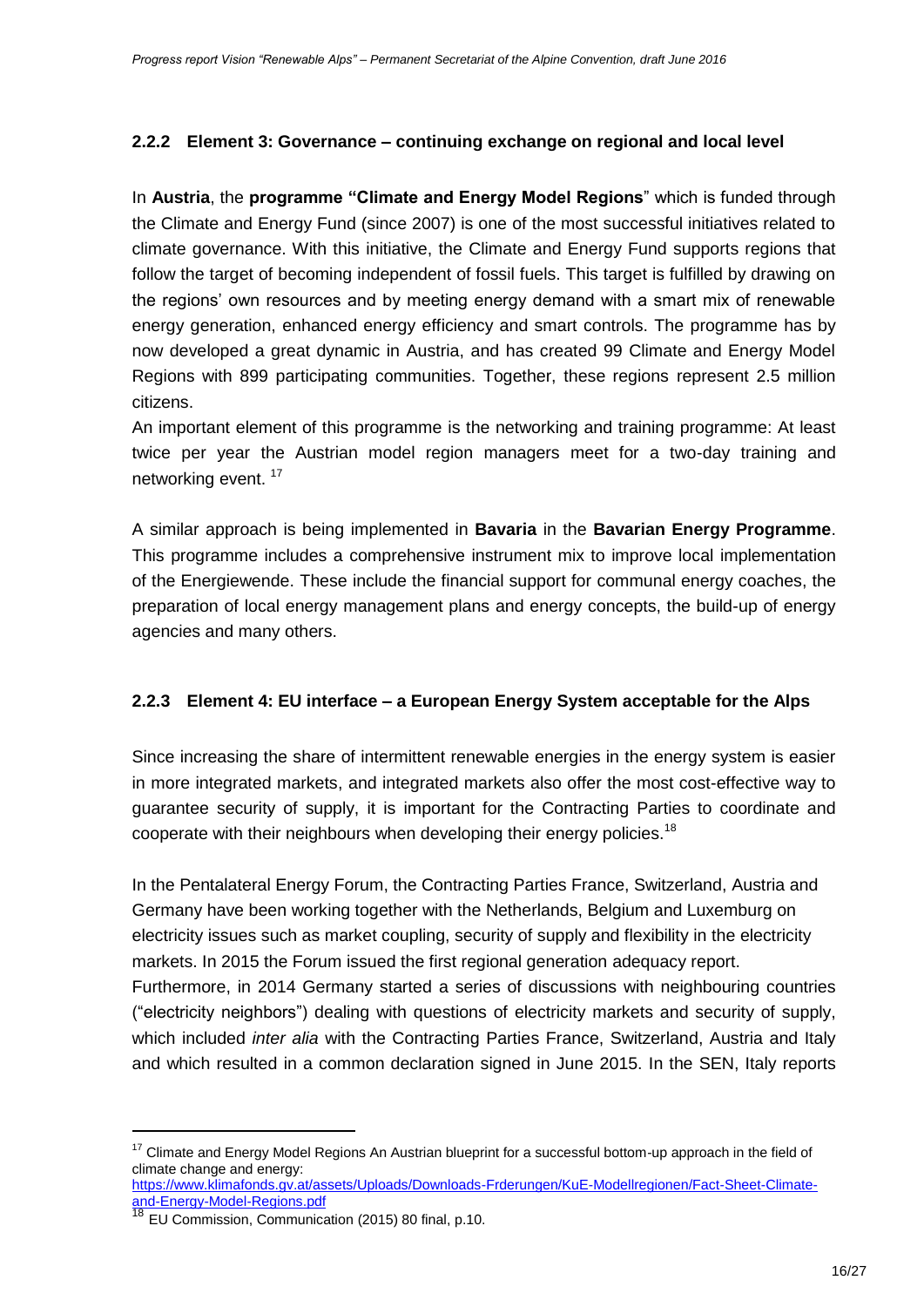3.000 MW of foreseen increase in transmission lines capacity in the northern sector, and markets integration.

#### <span id="page-16-0"></span>**2.2.4 Element 5: Knowledge transfer and innovation**

In 2013, the **Swiss Government adopted the Green Economy Action Plan**. In doing so, it intends to conserve natural resources, make consumption more environmentally friendly and strengthen the circular economy. To strengthen innovative technologies for a Green Economy, the Action Plan includes the "Masterplan Cleantech" for energy efficiency and renewable energy sources (action 21). The Masterplan Cleantech has the objective to bring together all relevant stakeholders and to create synergies, e.g. through an improved cooperation between the private and public level or an improved knowledge-transfer between science and SMEs. The Masterplan illustrates the potential for green innovations on a global scale (patents, exports) and defines targets as well as specific actions to strengthen Swiss competitiveness.

The Federal Office for the Environment (FOEN) has the lead and other ministries are pursuing the Action Plan 2013 for a green economy.<sup>19</sup>

The **Energy Strategy of Liechtenstein** includes several specific measures which foster the knowledge transfer between different stakeholders. Several training measures are implemented in the frame of the strategy, aiming at the university students but also other stakeholders in the building sector. Awareness raising measures as well as an exchange on Best Practices are targeted at the general public. An Energy coaching programme as well as the implementation of energy agencies (Energiefachstellen) shall support the implementation of specific measures on all levels.<sup>20</sup>

The **Slovenian governmental Programme "Connected for Growth, Green-Smart-Efficient"** adopted last year aims at fostering the transition to a green economy as a response to the development challenges of modern society. The document builds upon synergies among environmental, economic and social aspects, highlightening RES and energy efficiency. Special attention is given on achieving a wider social consensus and the more active participation of everyone in the process of shifting to a green economy. A structured dialogue or partnership of all stakeholders is set in order to ensure smooth implementation of the adopted Programme.

<sup>19</sup> <http://www.bafu.admin.ch/wirtschaft/11350/12928/index.html?lang=en>

<sup>20</sup> Energy Strategy 2020 for Liechtenstein:

<http://www.regierung.li/energiestrategie-2020>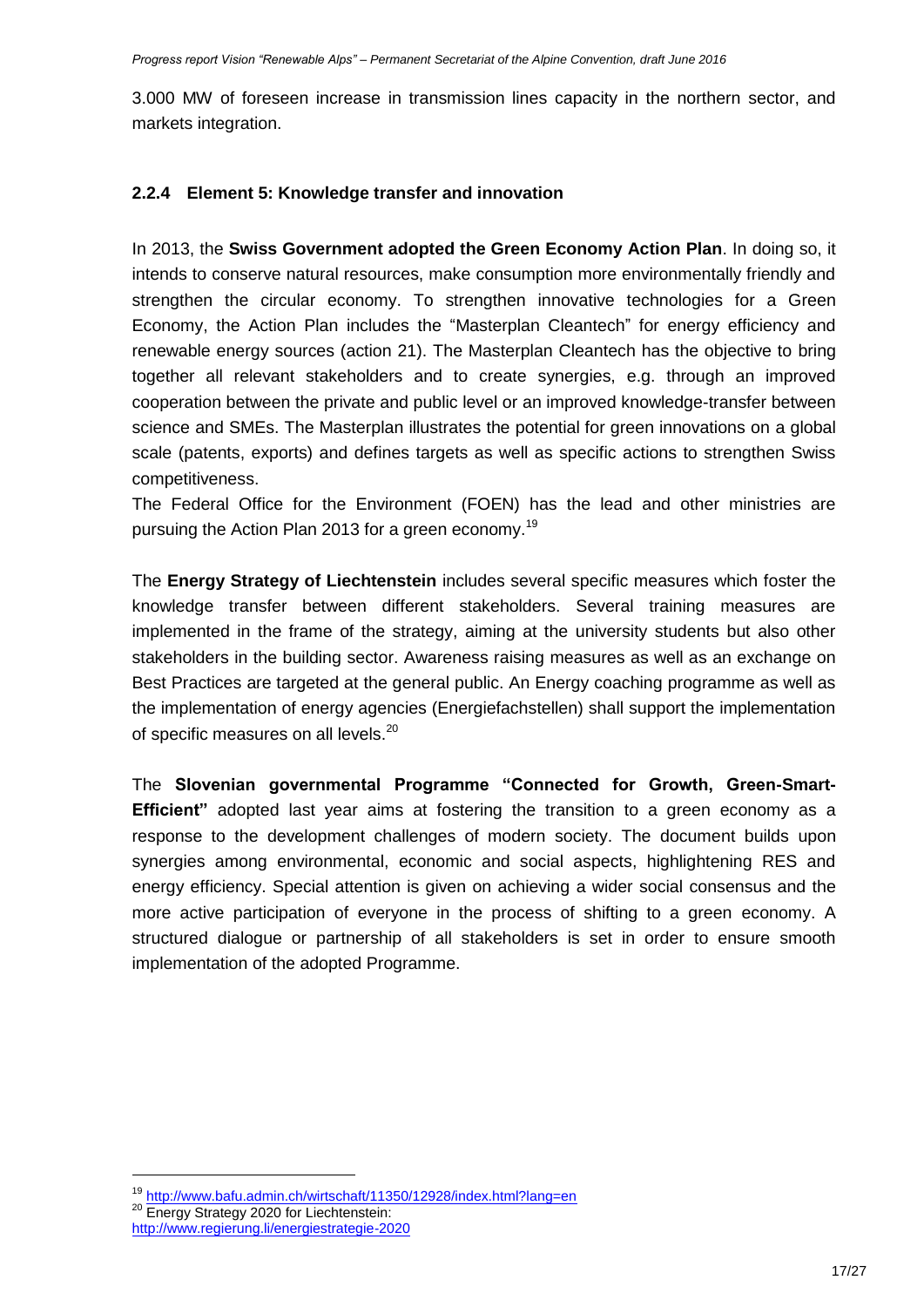#### <span id="page-17-0"></span>**2.3 Reflection on recent activities in light of developments at EU and international level**

National energy policies need to be seen in the light of the relevant framework legislation at EU level. The **EU Energy Strategy 2020** sets targets to increase the share of renewable energies as well as greenhouse gas emissions and formulates specific targets per member state (Renewable Energy Directive 2009/28/EC, Directive 406/2009/EC on effort sharing). In addition, Member States are committed to define specific targets to improve energy efficiency and to develop national action plans with specific measures (Energy Efficiency Directive 2012/27/EU). Specific targets per member states are summarized in Annex 1.

The **climate and energy policy framework for the period 2020-2030** which the European Council agreed on in its conclusions of October 2014 has the objective to further develop the three main elements of the 2020 framework and to define the further target pathway. The 2030 framework demands that until 2030 GHG emissions shall be reduced by 40% (compared to 1990), that renewable energies shall reach a share of at least 27% in gross final energy consumption and that energy efficiency shall be improved by at least 27%. The European Council also agreed that the 2030 efficiency target will be reviewed before 2020 with the view to raise it to 30%. While the target for GHG emission reduction – with regard to the sectors not covered by the ETS – will be translated into binding targets for EU Member States, this will not be the case for the targets for renewables and efficiency. With regard to the renewables target, it was decided that it shall initially be achieved by Member States contributions, complemented by EU mechanisms, which will become operational if necessary to ensure target achievement.

In February 2015, the European Commission published its **Framework Strategy for a Resilient Energy Union with a Forward-Looking Climate Change Policy<sup>21</sup>** which sets out the main pillars for developing an EU Energy Union to give consumers secure, sustainable, competitive and affordable energy. It builds on the fact that an integrated energy market is needed to create more competition, lead to greater market efficiency and produce affordable prices for consumers.

The Energy Union strategy has five mutually reinforcing and closely interrelated dimensions designed to bring greater energy security, sustainability and competitiveness:

- Energy security, solidarity and trust;
- A fully integrated European energy market;
- Energy efficiency contributing to moderation of demand;
- Decarbonising the economy, and
- Research, Innovation and Competitiveness.

Under the dimension "fully integrated European energy market", the framework strategy mentions the further development and integration of energy infrastructures. It builds on the

1

 $21$  COM(2015) 80 final.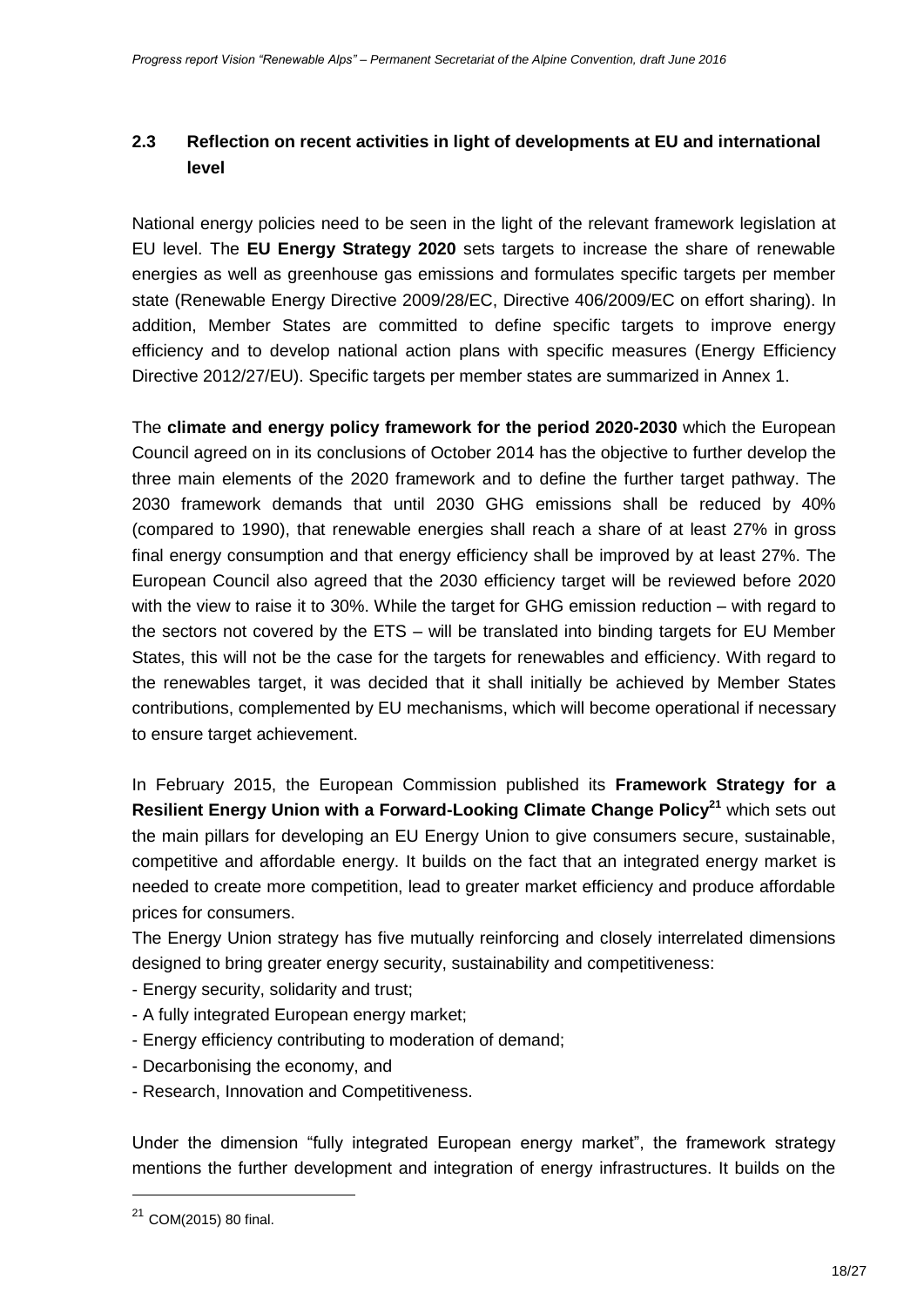2014 European Energy Security Strategy which identified 33 infrastructure projects which are essential to improve security of supply and to better connect energy markets. While the first list of priority projects did not include any infrastructures related to the Alpine region, the updated list of 2015 does.<sup>22</sup> Before these projects are further developed, it will be necessary to ensure a design sustainable for the Alpine environment.

The **first progress report on the Energy Union** (COM(2015) 572 final) illustrates first achievements in the different dimensions and also indicates if Member States are on track to reach their 2020 targets. Regarding GHG reductions, it mentions that Austria will need to take additional action, while all other countries are on track. Regarding the renewables targets, all Member States have met their interim targets 2013/2014 and are mostly on track to reach 2020 targets; of the Alpine Convention countries, only France will have to review its progress. Regarding energy efficiency, all member states are asked to increase their efforts. However, it is noted that some member states (including Germany, Austria and Italy) have adjusted their targets, taking on more ambitious energy efficiency targets.

To interpret recent national achievements and targets, it is also necessary to consider the results of the **COP21 in Paris**. At this conference, 195 countries adopted a universal, legally binding global climate deal, the Paris agreement. The agreement sets out a global action plan to avoid dangerous climate change by limiting global warming to well below 2°C. The agreement is due to enter into force by 2020 and includes the following key elements on climate change mitigation:

- Targets: holding the increase in global average temperature to well below 2 °C above pre-industrial levels and pursuing efforts to limit the temperature increase to 1.5 °C above pre-industrial levels, since this would significantly reduce risks and the impacts of climate change;
- Pathway: the agreement recognises the need for global emissions to peak as soon as possible, recognising that this will take longer for developing countries; also, it is seen that rapid reductions have to be undertaken thereafter in accordance with the best available science.
- In addition, the agreement includes elements on adaptation, finance, loss and damage and inter-national support.

Meeting these ambitious targets will require further effort and coordination at EU and national level. On March  $2^{nd}$  2016, the European Commission presented an assessment of the implications of the new global climate agreement for the European Union ("The road from Paris") $^{23}$ . The assessment looks at the next steps in the process and examines how the Paris Agreement will be implemented in the EU. Especially, it is noted that the 2030 Climate and Energy package needs to be specified as soon as possible, setting greenhouse gas

This list includes for example the following infrastructure projects: Cluster Germany - Austria - Switzerland with capacity increase in Lake Constance area (PCI No. 2.11), several storage projects in Austria and Germany (PCI No., 2.18 – 2.22) or several projects to reinforce the interconnection between Austria and Italy as well as Austria and Germany (PCI No. 3.1. – 3.4).

 $\overline{a}$ 

<sup>&</sup>lt;sup>22</sup> For further information please refer to the Union list of projects of common interest which is part of the Energy union Package[: https://ec.europa.eu/energy/sites/ener/files/documents/5\\_2%20PCI%20annex.pdf](https://ec.europa.eu/energy/sites/ener/files/documents/5_2%20PCI%20annex.pdf)

<sup>23</sup> COM(2016) 110 final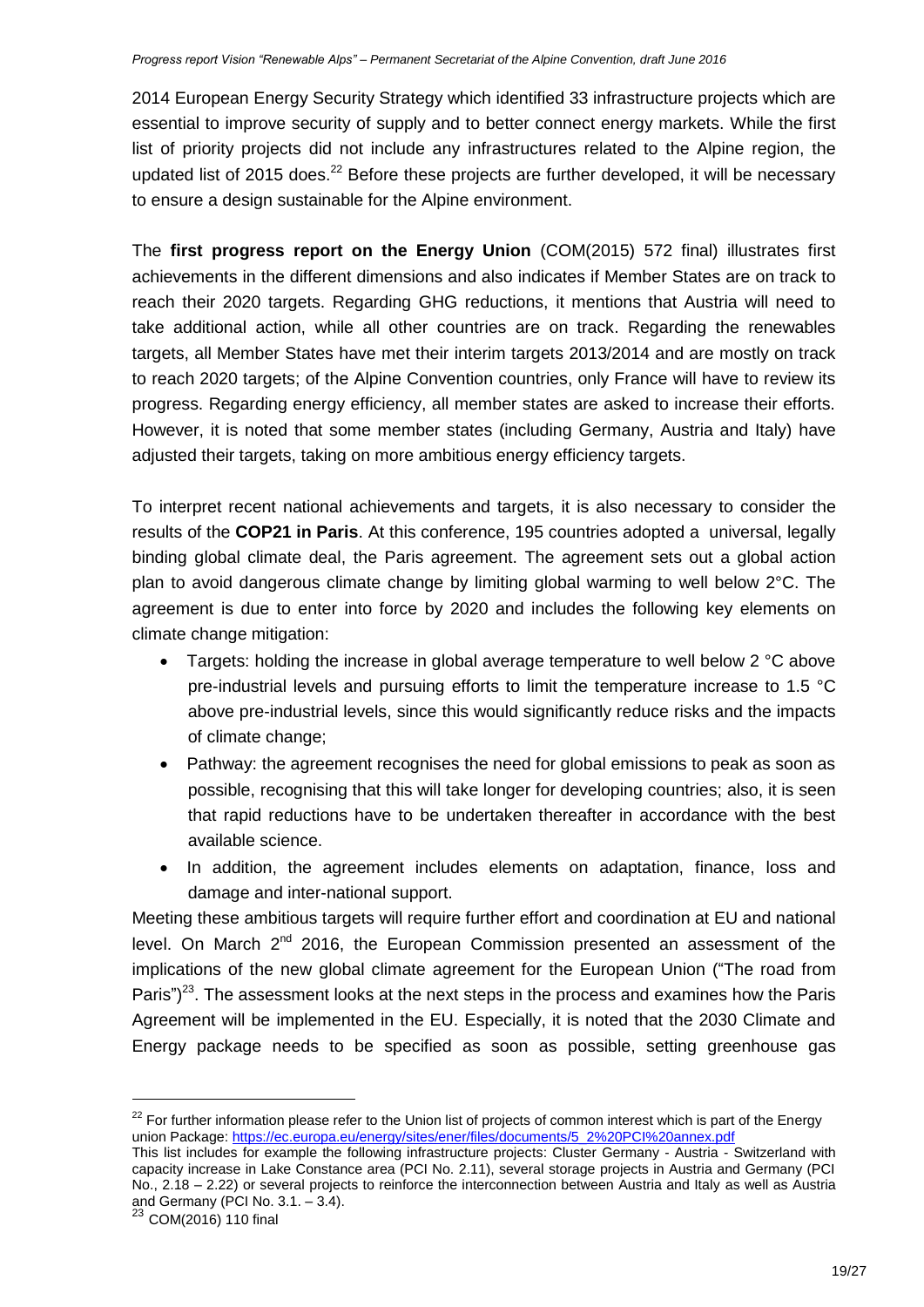reduction targets per member state and defining an improved governance system for the post-2020 period.

In 2015, the **European Union Strategy for the Alpine Region (EUSALP)** was approved and a corresponding action plan defined, whereby action nine strives to make the Alpine region a model region for energy efficiency and renewable energy $^{24}$ .

Finally, national strategies and objectives are also being implemented at regional and local levels. **International networks of municipalities**, such as the Covenant of Mayors for Climate and Energy, the European Energy Award and the Climate Alliance foster local energy efficiency measures.

#### **Synthesis:**

1

Recent developments at European as well as international level re-confirm and strengthen the transition process towards a low-carbon economy and require further efforts at all stages. Especially, the transition towards a renewable energy system will have to be accelerated and additional measures to improve energy efficiency will be necessary. While the Contracting Parties of the Alpine Convention are largely on track to meet their targets under the EU 2020 framework, efforts will be necessary, especially to meet the ambitious targets of the Paris global climate change agreement.

### <span id="page-19-0"></span>3 Activities in the framework of the Alpine Convention

Many individual activities towards the vision "Renewable Alps" are being implemented in the frame of the initiatives reported above. Several activities have also been pursued in the frame of the Alpine Convention itself, by one or several Contracting Parties, the Permanent Secretariat or Observers. The main elements are reported in this chapter.

As agreed by the XIII Alpine Conference, the German presidency launched a **best practice collection of energy projects** with a focus on avoiding **conflicts concerning land-use and nature protection**. The best practice collection was delegated to an external contractor. In its report the contractor will identify forward-looking, economically viable projects and especially efficient technological solutions that demonstrate effective solutions in conflicts with nature conservation and land use issues. The contractor will also evaluate procedural aspects of the projects, e.g. participation of stakeholders, information exchange and planning methods. The focus will be on successfully implemented energy projects that produce, transmit or store energy rather than research projects. The final report will be presented during the Alpweek in October 2016.

<sup>&</sup>lt;sup>24</sup> EU Commission, EUSALP Communication(2015) 366 final, p.7.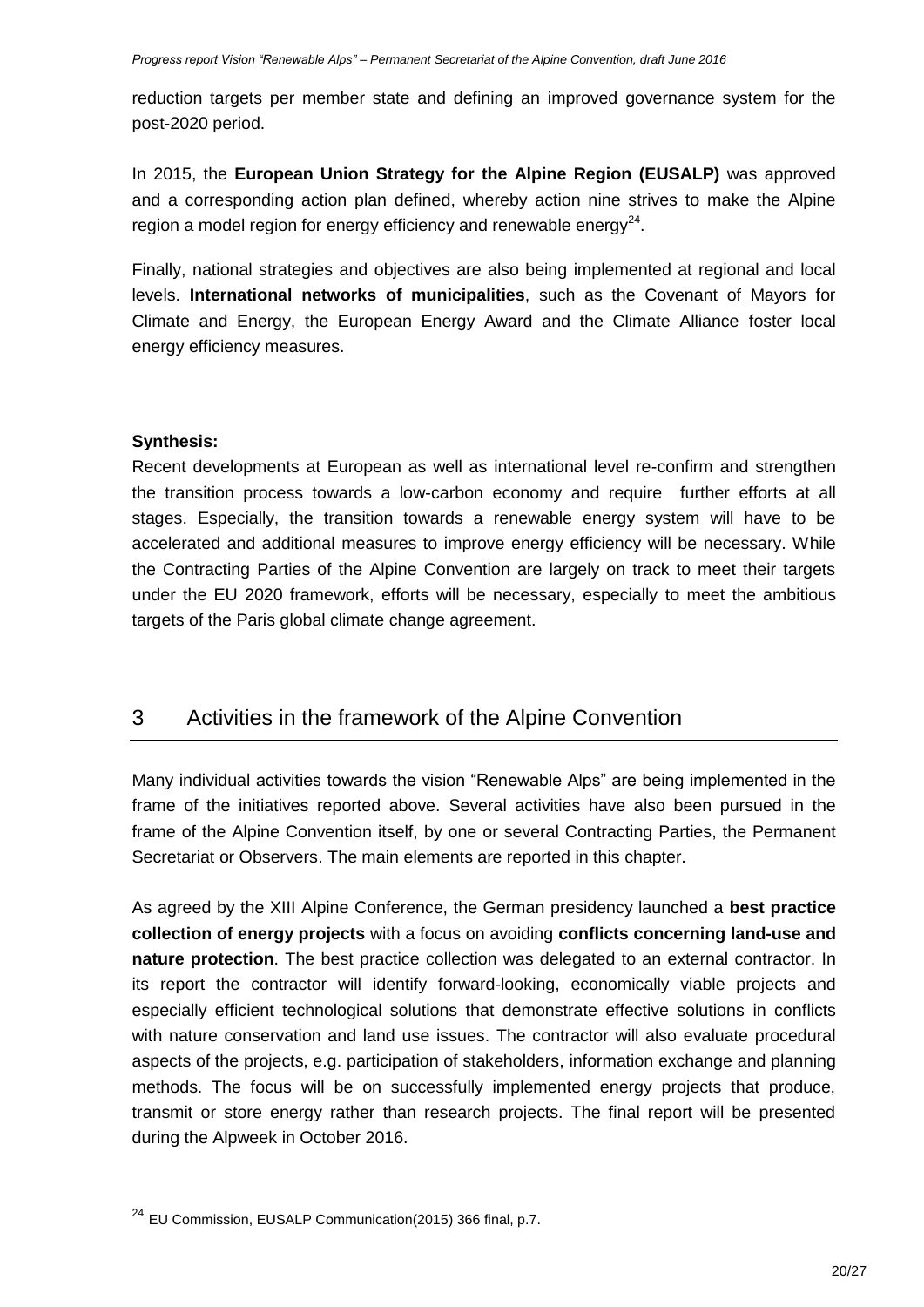Initial results show that the significant renewable energy potential of the Alpine region can be used in a manner that observes nature conservation and avoids land use conflicts, by mitigating the physical impact of energy projects on nature and by including the relevant stakeholders during planning, construction and operation of the project. Although there are clearly renewable technologies with a greater impact on nature and a greater potential for land use conflicts  $-$  e.g. hydropower compared to roof-top  $PV$  – there are sensible solutions to mitigate risks and, therefore, successfully develop the renewable energy potential of the Alpine region.

As follow-up to its activities within the Energy platform's presidency, Switzerland organised an **Energy Forum** at the Expo in Milan in June 2015. The main objective was to share ideas and results of the Energy platform's activities with stakeholders on national, regional and local as well as EU level and to discuss on how to improve further cooperation for the "renewable alps"-vision. After different keynote speeches, the stakeholders discussed common principles for renewable energy systems in the Alps as well as potentials for cooperation towards "renewable alps". The discussion clearly confirmed the need for further exchange of know-how and best practice examples on all levels, including local and regional. The interest for the report of the German Presidency on best practices was strong. A large number of stakeholders also expressed their interest in further Energy forums with specific thematic focus.

Switzerland together with Liechtenstein also carried on with the organisation of the "**Constructive Alps**" award. The international architecture competition was launched for the third time in December 2014 and prize winners were announced in October 2015. "Constructive Alps" has the objective to develop a cross-border approach on innovative solutions for energy-efficient buildings and aims at identifying "lighthouse" models. In 2015, the 50.000 Euro-prize was shared between buildings in Austria, Switzerland and Italy. Eight additional buildings received a special recognition. The main prize-winners were:

- First prize: Pfarrhaus Krumbach/AT: a major meeting place for the local citizens, the new building shows a good example for a modern building based on regional construction materials. The building is fully constructed in wood and was developed by local craftsmen.
- Second prize: Türalihus and Gasthaus am Brunnen, Valendas/CH: Türalihaus is a historic building which was renovated to become a holiday home. The historic building structure was mainly preserved and some modern facilities blended to a high-quality accommodation. The "Gasthaus am Brunnen" is a combination of a renovated historic building and a new annex building and gives an example for sustainable tourism in the Alps.
- Third prize: Casa Riga, Comano Terme/IT; the new building is hardly visible and seems to disappear in its environment. It is used by the local fruit farmers and includes a Bed & Breakfast. The building is embedded in the ground and the surrounding soil balances the temperature inside. The building has received the "KlimaHaus Gold" certificate.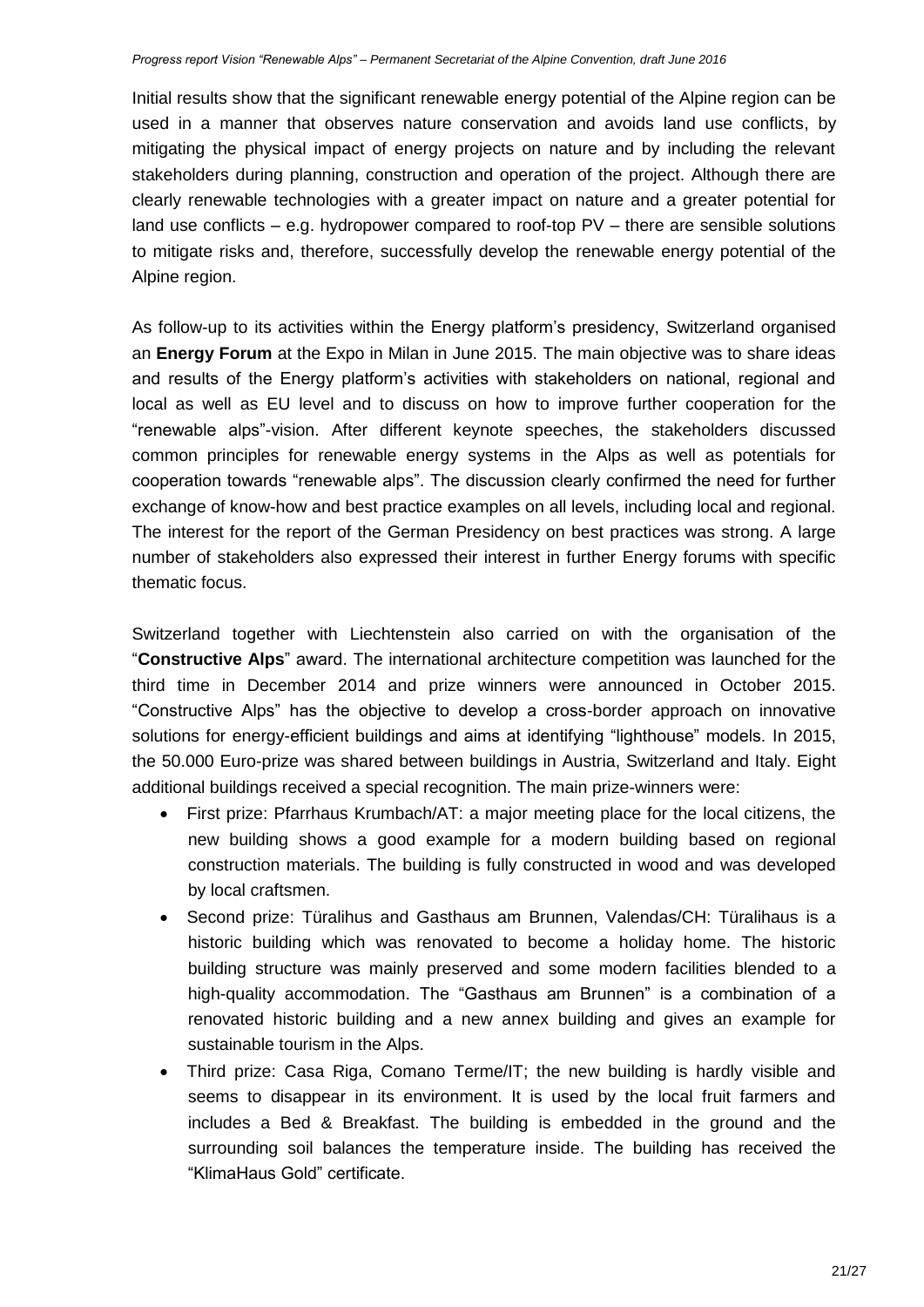The **1 st Alpine Building Conference** was organised in the framework of the German Presidency of the Alpine Convention by the German Federal Ministry for the Environment, Nature Conservation and Nuclear Safety, the Bavarian Chamber of Architects and the Technical University of Munich. It took place in Garmisch-Partenkirchen on 16 and 17 March 2016 and was attended by more than 200 participants from eight countries. The rich tradition and potential of the Alps in adapting to the landscape, making use of local natural resources, taking the whole life cycle of buildings into account, especially considering renovation before new building, and last but not least encouraging participative processes to shape the future of communities, were some of the main guiding principles of successful Alpine building discussed throughout the conference. The participants called for the establishment of a regular alpine-wide exchange in this field.

In April 2016, the first pan-Alpine **workshop on "Climate change and energy efficiency in hotel and restaurant businesses**" was organized by the German Presidency. Participants of almost all Alpine countries were present. The aim of the workshop was to discuss experiences on how hotel and restaurant businesses can be best supported in their energy efficiency efforts. Experiences with support programmes and implementation of specific energy efficiency measures were disseminated. In addition to the workshop, a website as well as a mobile app are being developed to provide a platform with information on climate mitigation and energy effiency initiatives as well as best practice projects in the Alps.

The **2 nd Alpen-Forum-Innsbruck** entitled "Climate change and Energy" was organized in Innsbruck on 20 October 2015 by the Permanent Secretariat, the alpS research institute, the French Institute, the University and the Municipality of Innsbruck. Part of a series of information evenings on climate change organised by this partnership and aimed at the general public, it gave an insight into the challenges and best practices from Austria and France, followed by a discussion.

Starting from 1995, the meetings of the Alpine Convention statutory bodies have systematically been organized as **green events**; the Permanent Secretariat has developed a check list to support the Contracting Parties in endorsing this approach for their own events.

Alpine Convention Observer CIPRA International is developing with the support of the German Presidency the **project 100max**, in which more than 70 households in different parts of the Alps carry out trial measurements of the impact of everyday activities on their carbon footprint. The objective is to bring the topic of carbon neutral Alps from technical questions down to aspects of individual action, behaviour and empowerment of citizens.

Finally, Green Economy is one of the priorities of the German Presidency. The 6<sup>th</sup> Report on **the State of the Alps** will deal with this subject, including energy as one of the major aspects.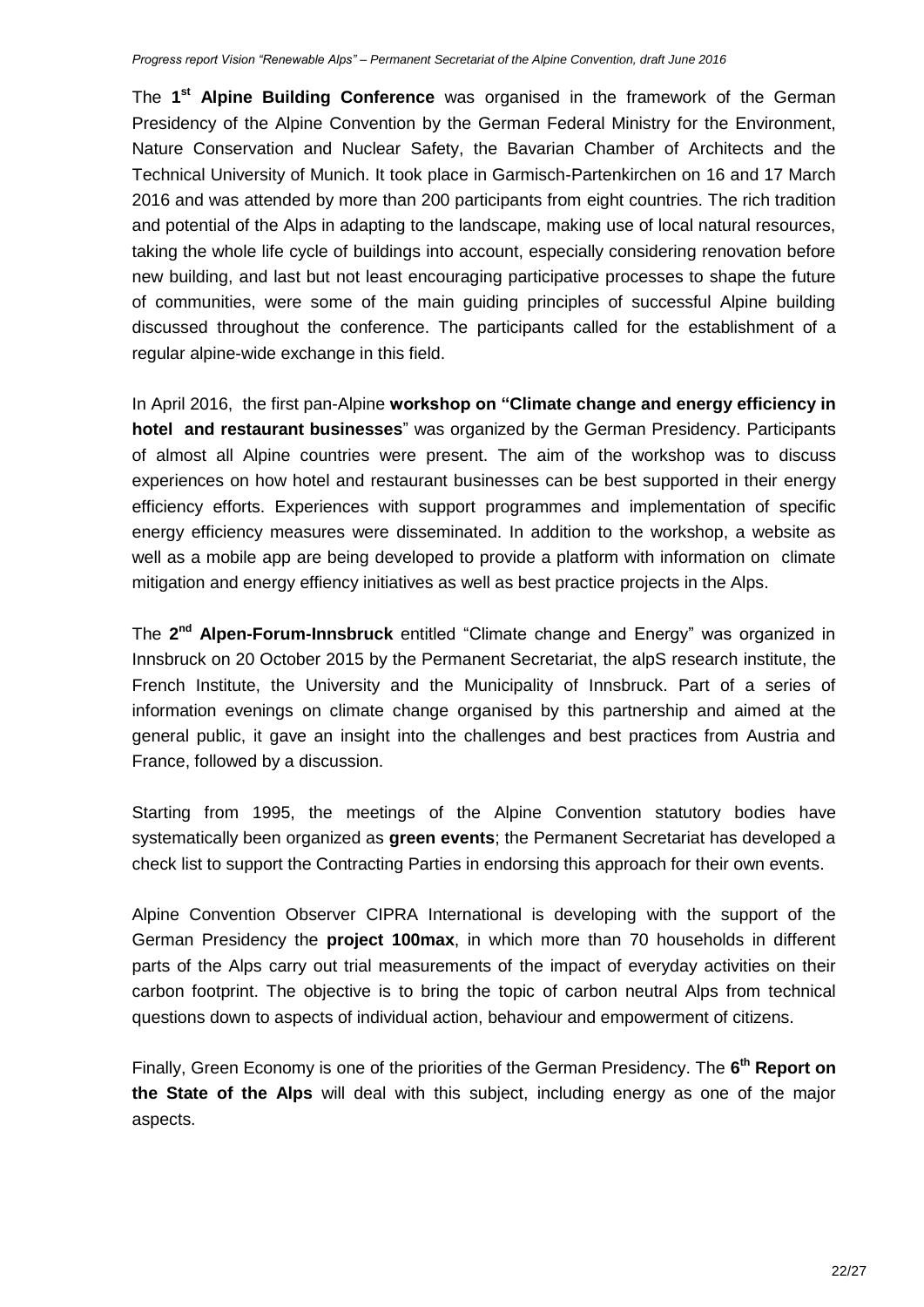Contracting Parties of the Alpine Convention as well as the Permanent Secretariat and observers also participated in several events and projects related to the vision Renewable Alps, especially:

 The German presidency supported the **conference "Climate change mitigation** now! Alpine municipality are implementing" ("Klimaschutz jetzt! **Alpengemeinden setzen um")** which was organized by CIPRA together with the network "Alliance in the Alps" as well as the association "Alpine Town of the Year" in October 2015 in preparation of the COP21 conference in Paris. The conference provided a platform for 120 decision makers from the local level to exchange their experiences with climate change policies as well as on the role of the local level to implement ambitious climate change targets. <sup>25</sup>

At this conference, a call for action for the COP21 conference in Paris was agreed upon. The call for action refers to the important role of the local level for an ambitious climate change policy and includes specific claims on the role and support of municipalities in a global climate agreement (financial support to develop relevant infrastructures, development of ambitious legal frameworks as well as coaching for municipalities, improvement of knowledge transfer and innovation, etc.). At the same time, the municipalities in the Alpine region agreed to contribute to an ambitious reduction of greenhouse gases, mainly through improving sustainable mobility, energy efficiency in buildings as well we an improvement of sustainable consumption patterns.<sup>26</sup>

 The Permanent Secretariat participated as an observer in the project **"Recharge Green"** (2012-2015) funded under the Alpine Space Programme, which had the objective to offer solutions for developing renewable energy systems in the Alps in a sustainable way – avoiding conflicts with nature protection and land-use. 16 partners developed strategies and tools for decision-making on such issues. The analysis and comparison of the costs and benefits of renewable energy, ecosystem services, and potential trade-offs were key components in this process. The project, for example, produced a renewable energy atlas for the Alpine Space region and a decision support system used in the pilot areas to identify and quantify the areas suitable for the installation of renewable energy systems based on criteria of sustainability and land conservation. Many other tools and documents are available on the homepage of Recharge Green.<sup>27</sup>

<sup>&</sup>lt;sup>25</sup> Information on conference "Klimaschutz jetzt": http://www.cipra.org/de/veranstaltungen/klimaschutz-jetztalpengemeinden-setzen-um

<sup>26</sup> Call for action "Climate change mitigation now!" http://www.cipra.org/en/positions/climate-change-mitigationnow?set\_language=en

<sup>&</sup>lt;sup>27</sup> http://www.recharge-green.eu/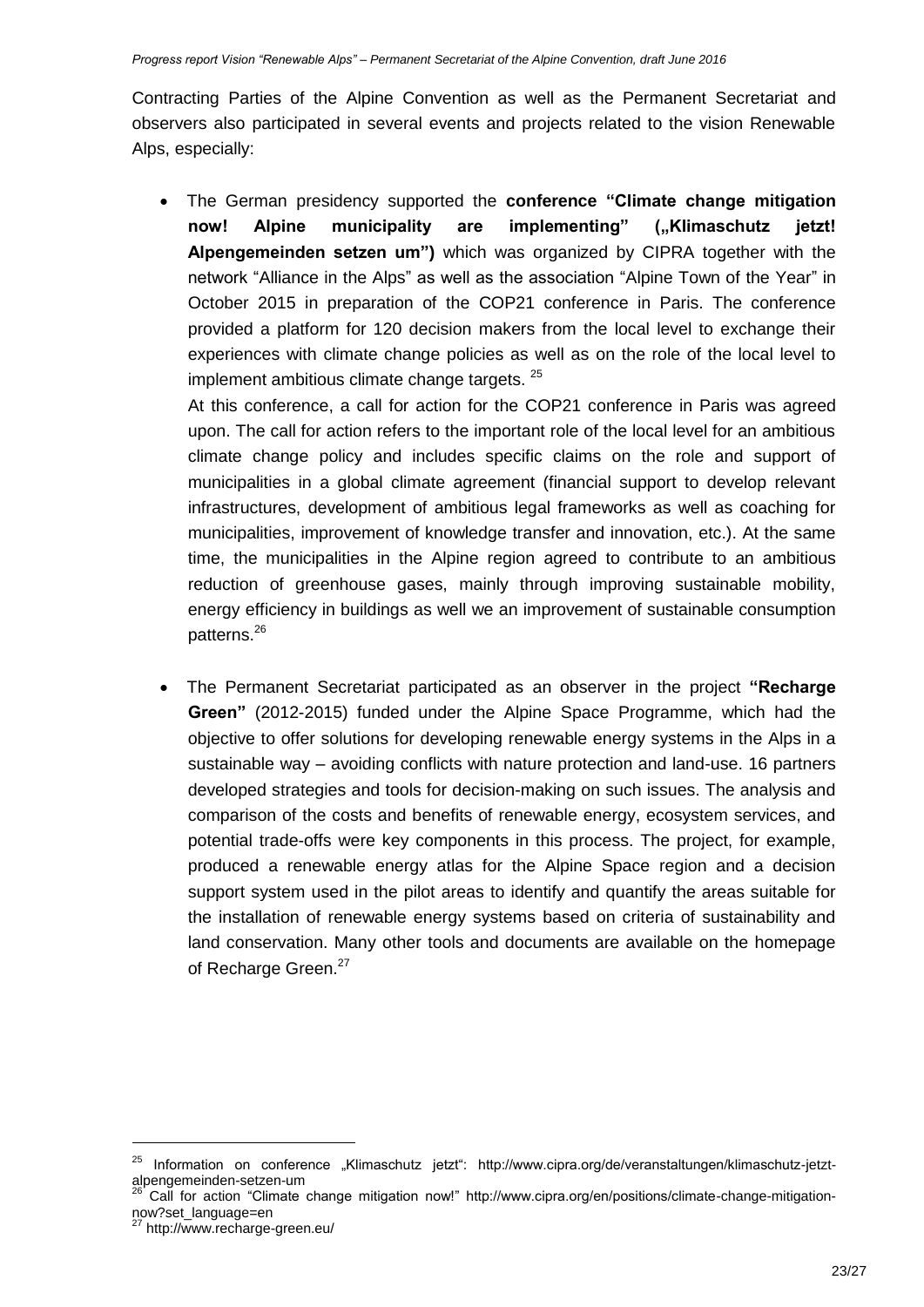#### <span id="page-23-0"></span>4 Conclusions

Energy is an issue of particular importance in the Alps: energy demand is high both from within the region (where, due to climate and topography, the energy consumption for heating and transport is higher than the European average) and from outside (due to the role of the Alps as a major hydropower and energy storage provider). However, energy production needs have to be balanced with the scarceness of land and the necessity to protect the exceptional nature and landscape. At the same time, the Alps have valuable specific assets as regards the production of renewable energy. It is therefore essential to progress toward the implementation of the vision Renewable Alps and to establish the role of the Alps as a model for other regions.

The overview of recent trends and activities in the contracting parties shows a diverse set of policies and measures aimed at implementing the vision. Some major directions can be identified which could become the basis for further activities:

- Most countries have implemented support schemes to further develop renewable energies. The specific design mechanisms differ in each country, depending on potentials for each technology, costs and acceptance. Several innovative elements are currently tested in some countries (e.g. tendering mechanism in Germany) and an exchange on these elements could be used to streamline and improve the various national frameworks.
- Nearly all countries have identified the building sector at the core of their energy efficiency policies. Many support programmes have been implemented, including specific standards and rating systems (e.g. Austria, Switzerland) as well as tax deduction mechanisms (e.g. Italy, France), both for new buildings and, perhaps more importantly, for renovation of the existing building stock. An Alpine-wide exchange has been initiated at the 1<sup>st</sup> Alpine Building Conference and evidenced the rich Alpine tradition in energy-efficient building making a smart use of local topography and resources. The exchange of expertise on energy efficient building and renovation while preserving the cultural character of Alpine settlements could be further pursued.
- Recent developments as reported by the Contracting Parties mainly relate to energy production and energy consumption. In addition, energy governance is of particular importance for the Alps due to potential land-use conflicts and prevalent landscape protection issues. Knowledge transfer has been initiated with this progress report and the Best-Practice collection on the avoidance of conflicts between land-use/nature protection and energy systems commissioned by the German Presidency.
- In each alpine country, there is still a margin for further developments, especially in the transfer of knowedge and innovation, as well as towards a sustainable energy system at European level, taking climate change into account, and for a more intensive dialogue at alpine level.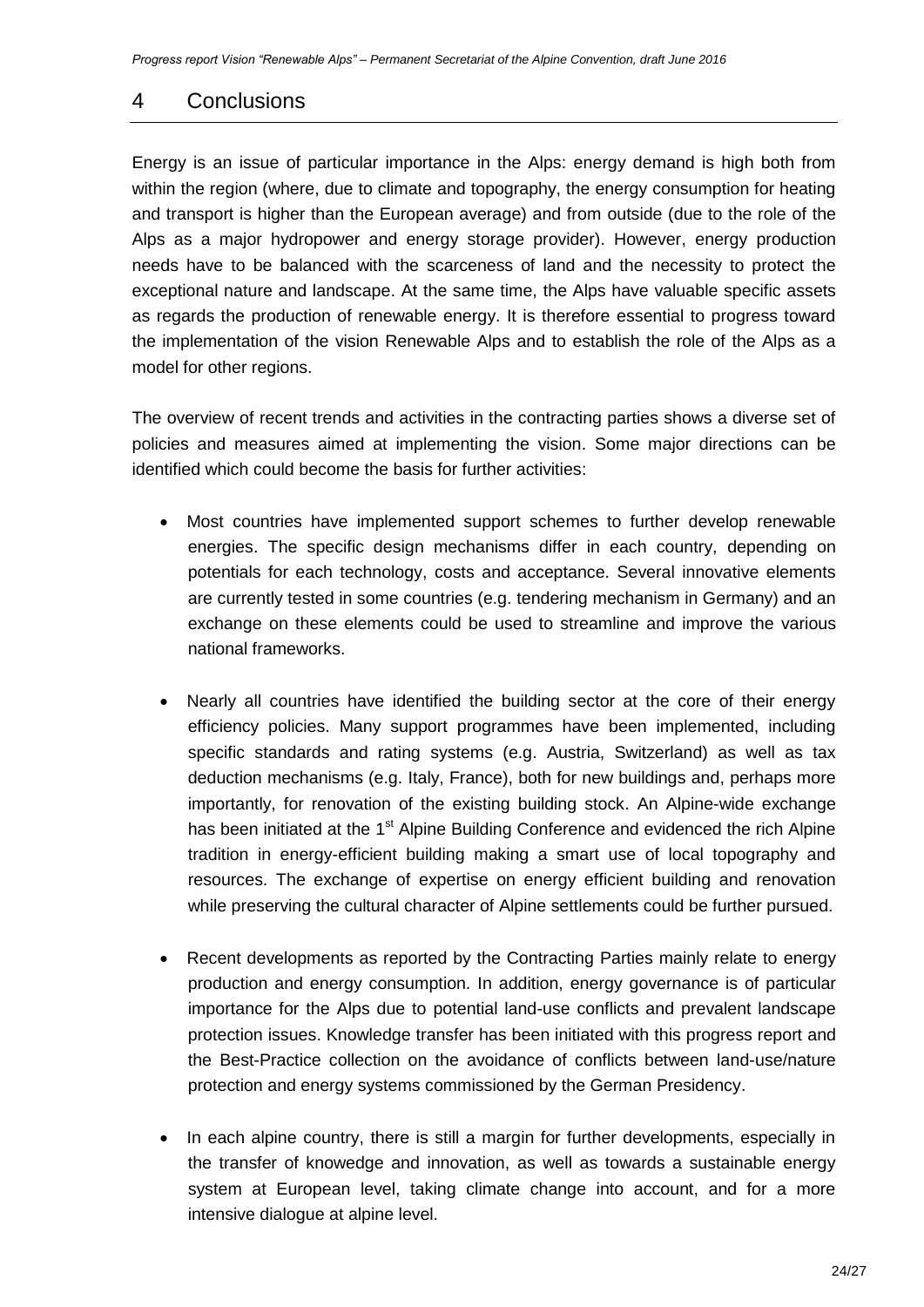- The recent European framework aims at a further integration of EU energy markets (EU Energy Union). The relevant framework strategy foresees *inter alia* the further improvement of cross-border infrastructures as crucial milestones and several projects of major European interest have been defined. Several of those are located in the Alpine Convention perimeter and will have to be developed in compliance with the Convention and its protocols.
- Meeting the targets of the Paris Agreement will require strong efforts in all Member States. Especially, the transformation of energy systems to widely greenhouse gasneutral energy systems will need to be achieved. The outcomes of the Paris agreement are especially relevant for the Alps, since the Alpine area is particularly affected by climate change. The Contracting Parties of the Alpine Convention could define specific contributions from the Alpine area in order to reach the Paris goals.
- An ad hoc Working Group under German Presidency is preparing a Report on the State of the Alps focussed on Green Economy which will also adress several synergies with the vision "Renewable Alps"; the report is expected to further support the identification of relevant fields of action for the promotion of the vision.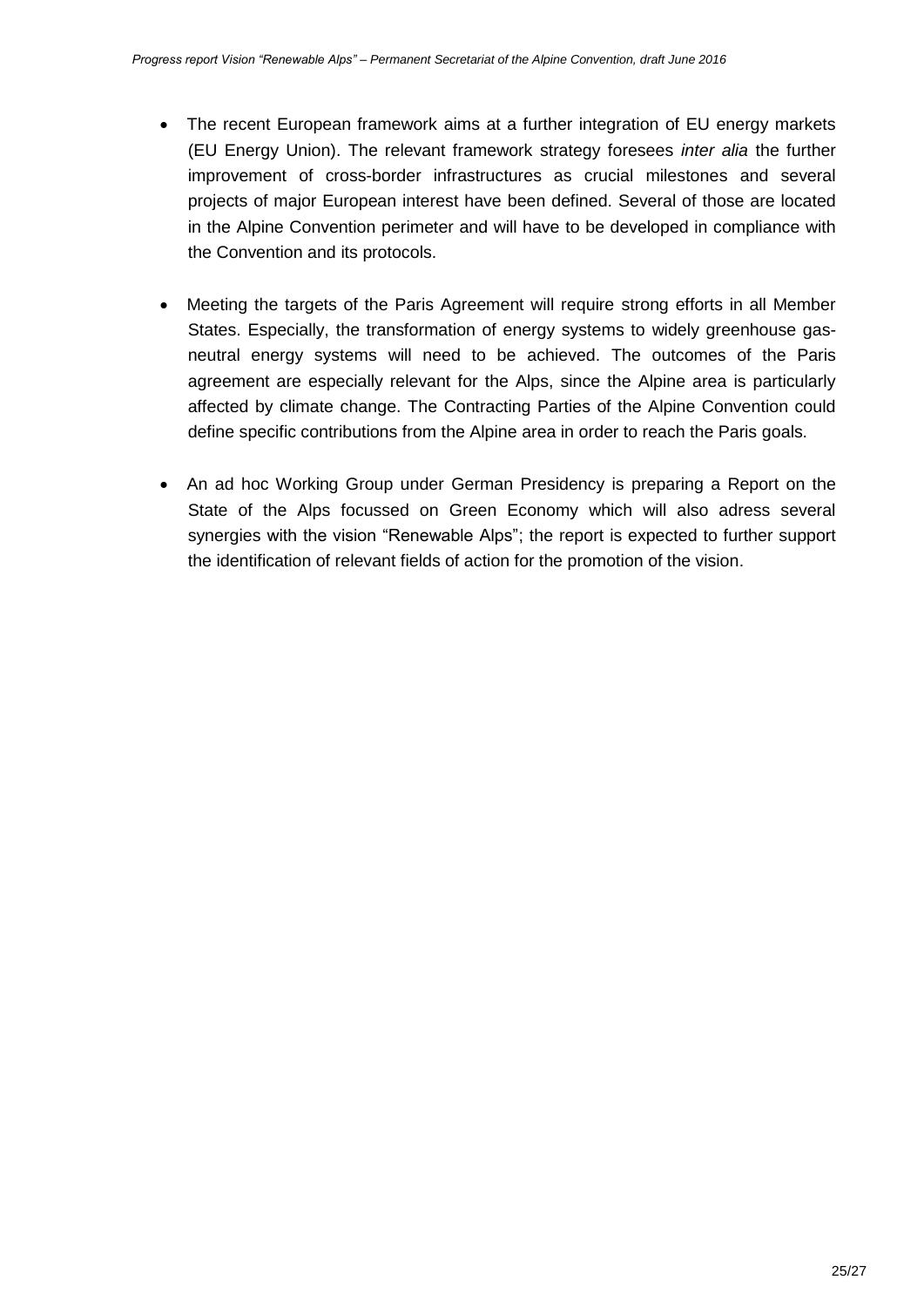## Annex 1: Overview of the energy situation and targets in Alpine Convention countries

| <b>National targets for EU Member States</b> |                                        |          |                       |                                                    |            |                               |                                                    |  |  |
|----------------------------------------------|----------------------------------------|----------|-----------------------|----------------------------------------------------|------------|-------------------------------|----------------------------------------------------|--|--|
|                                              | Share of energy from renewable sources |          |                       | <b>Energy efficiency: Final energy consumption</b> |            |                               | Greenhouse                                         |  |  |
|                                              | in gross final consumption of energy   |          |                       |                                                    |            | gas<br>reduction <sup>1</sup> |                                                    |  |  |
|                                              | Target $2020^2$                        | $2005^2$ | $2015^3$              | Target 2020 <sup>4</sup>                           | 2005       | 2014                          | Target 2020<br>(% reduction<br>compared to<br>2005 |  |  |
| Germany                                      | 18%                                    | 5.8%     | $13.8\%$ <sup>5</sup> | 194,3 Mtoe                                         | 218.5 Mtoe | 208.9 Mtoe                    | $-14%$                                             |  |  |
| Austria                                      | 34%                                    | 23.3%    | 33.1%                 | 25,1 Mtoe                                          | 27.8 Mtoe  | 26.8 Mtoe                     | $-16%$                                             |  |  |
| <b>France</b>                                | 23%                                    | 10.3%    | 14.3%                 | 131,4 Mtoe                                         | 160.2 Mtoe | 141.7 Mtoe                    | $-14%$                                             |  |  |
| <b>Slovenia</b>                              | 25%                                    | 16.0%    | 21.9%                 | 5.1 Mtoe                                           | 4.9 Mtoe   | 4.6 Mtoe                      | $+4%$                                              |  |  |
| <b>Italy</b>                                 | 17%                                    | 5.2%     | 17.1%                 | 124,0 Mtoe                                         | 137.2 Mtoe | 113.4 Mtoe                    | $-13%^{6}$                                         |  |  |

<span id="page-25-0"></span>

| <b>National targets for non-EU contracting Parties</b> |                                                                                               |                                      |                                      |                                                                                                                     |                     |                  |                                        |
|--------------------------------------------------------|-----------------------------------------------------------------------------------------------|--------------------------------------|--------------------------------------|---------------------------------------------------------------------------------------------------------------------|---------------------|------------------|----------------------------------------|
|                                                        | Renewable energies development                                                                |                                      |                                      | <b>Energy efficiency</b>                                                                                            |                     |                  | <b>Greenhouse</b>                      |
|                                                        |                                                                                               |                                      |                                      |                                                                                                                     | gas<br>reduction    |                  |                                        |
|                                                        | Target 2020                                                                                   | 2005                                 | 2015                                 | Target 2020                                                                                                         | 2005                | 2014             | Target 2020                            |
| <b>Switzerland</b>                                     | 2020 target<br>relates to "new"<br>RES production:<br>4400 GWh in<br>2020 (without<br>hydro)' | 1045 GWh<br>(without)<br>hydro $)^8$ | 2616 GWh<br>(without)<br>hydro $)^8$ | Energy consumption per person shall<br>be reduced by 16% in 2020<br>(compared to 2000 = 154 GJ/person) <sup>9</sup> | 152<br>GJ/person    | 136 GJ/person    | $-20%$<br>(compared to<br>$1990)^{10}$ |
| Liechtenstein                                          | $20\%$ <sup>11</sup>                                                                          | $8.2\%^{12}$<br>(2008)               | n.a.                                 | Stabilisation of final energy<br>consumption at 1390 GWh/a (level of<br>2008)                                       | 1'358<br>$GWh^{12}$ | 1'228 $GWh^{12}$ | $-20%$<br>(compared to<br>$1990)^{11}$ |